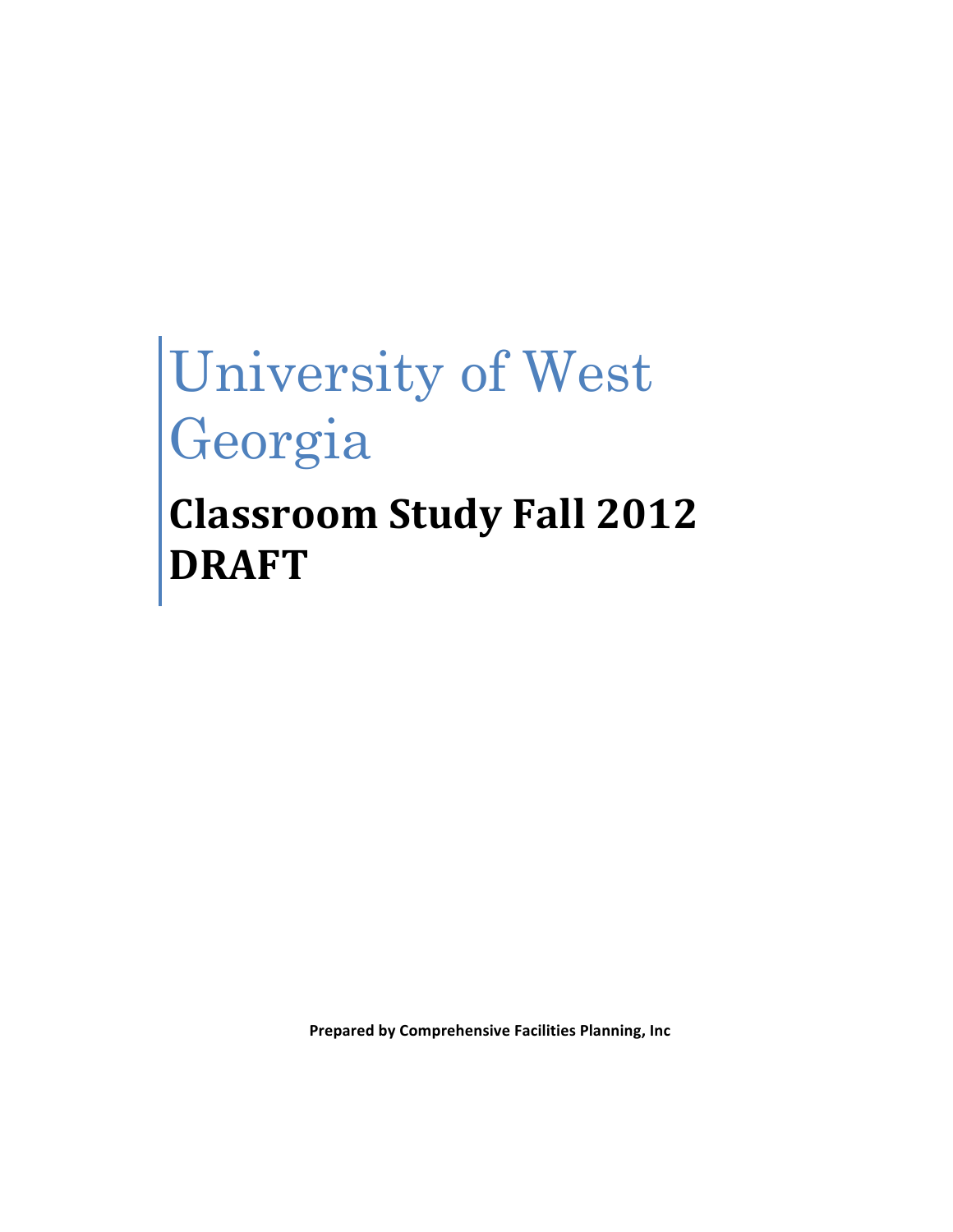# **Table of Contents**

# **List of Tables**

| Table 12: Classroom Needs Detail: By College (25.6 WRH Expected, 9am-5pm, 40 hours available)13 |  |
|-------------------------------------------------------------------------------------------------|--|
|                                                                                                 |  |
|                                                                                                 |  |
|                                                                                                 |  |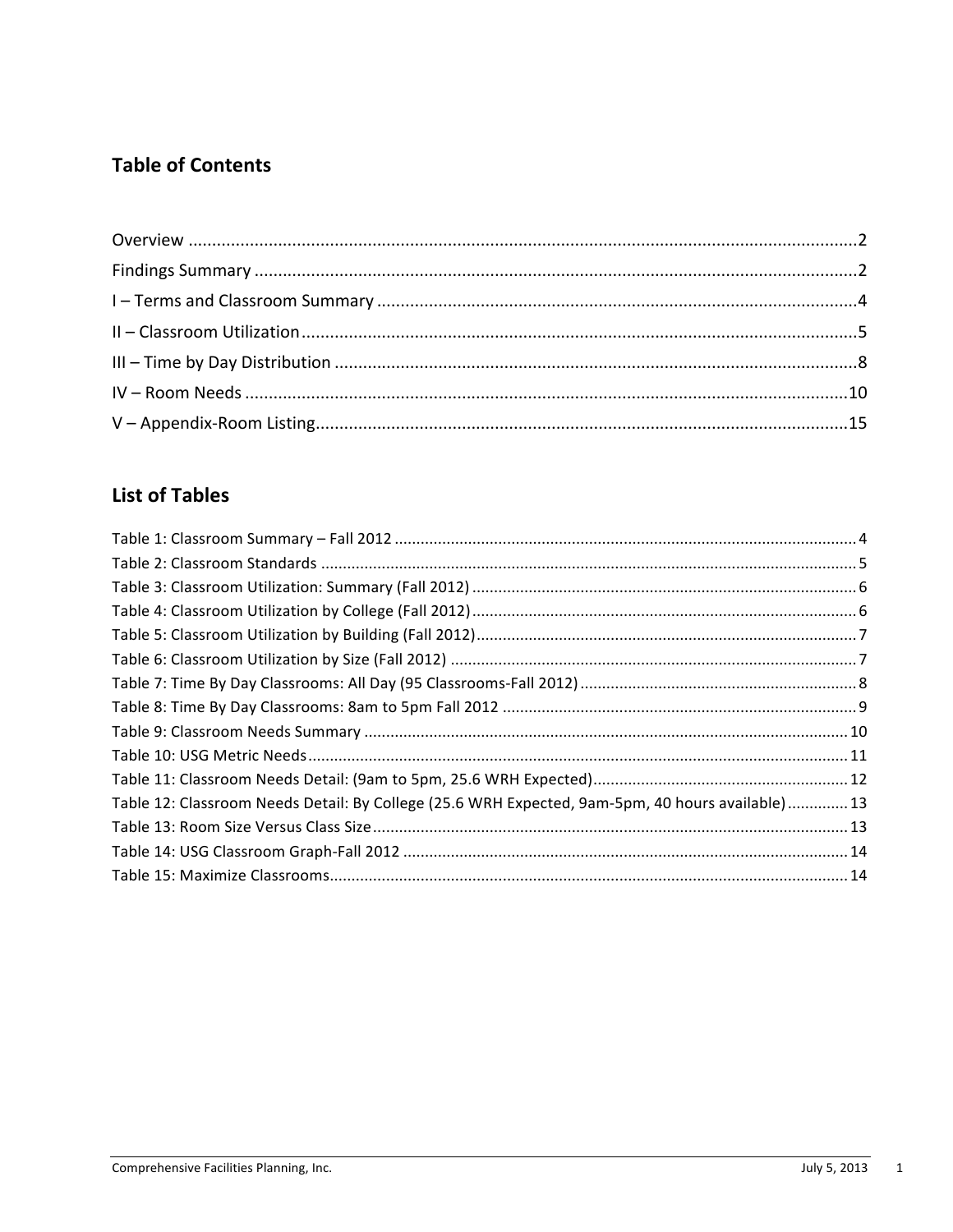## **Overview**

Comprehensive Facilities Planning, Inc. is conducting an assessment of the University of West Georgia existing classrooms used for scheduled instruction. The following purposes for this assessment have been identified:

- 1. Examine the utilization of classrooms from the Fall 2012 class file.
- 2. Compare the Fall 2012 classrooms supply and utilization to typical guidelines and the USG classroom metric to determine classroom need.

## **Findings Summary**

- 1. **8am-5pm Utilization:** UWG's classroom demand is driven by the daytime hours. The evening programs peak use is just over half of the daytime peak in demand on classrooms. Therefore, 8am-5 pm utilization was used to start the analysis of utilization.
	- a. The 95 classrooms are utilized at 23.9 Average Weekly Room Hours (WRH-average of hours classrooms are scheduled from 8am to 5pm, M-F, or 45 available hours) compared to typical guidelines which range from 26 to 31.5 WRH for daytime usage. 28.5 Average WRH out of 45 hours available, or 64% usage, is considered solid utilization.
	- b. The 56 'shared' classrooms (shared usage by CAH, CSM, and CSS) are utilized at 28.3 Average WRH which is considered good utilization with some room left before a maximum capacity of 31.5 hours is met.
	- c. The 43 'non-shared' classrooms are utilized at 18.5 Average WRH which indicates there may be a surplus of classrooms or a potential for enrollment growth in these rooms. However, Boyd, Pafford, Richards, and TLC, where many of these 'non-shared' rooms exist, are all over 29 Avg WRH. The three rooms in the Education Annex are used at only 3.3 Avg WRH but the Nursing room has no reported usage due to their scheduling practices. It is therefore a handful of rooms with very low usage that significantly lowers the average for the nonshared classrooms.
	- d. 8am classes are almost nonexistent showing only 2.4% of classes meeting during this hour compared to the peak of 14.7% meeting at 11am. However, a 9.4% rate at 4pm is very good. This finding suggest that a better time frame would be to use 9am to 5pm (40) available hours) which yields a goal of 25.6 Avg WRH (64%) to measure classroom needs
- 2. Classroom Needs: Classroom needs were calculated based on a range of guidelines from the 26 (minimum), 28.5 (solid), and 31.5 (capacity) WRH for the 8am to 5pm timeframe. The calculation was also performed for the 9am to 5pm timeframe using a 25.6 WRH goal which best reflects the current scheduling practice at UWG.
	- a. The 9am to 5pm classroom need calculation shows a need of 87 classrooms compared to the current supply of 95. If desirable, some of the least desirable or lowest used rooms could be re-purposed. The corollary to removing some rooms is that these excess rooms provide an opportunity for some enrollment growth.
	- b. Overall there is a good mixture of classroom size ranges to meet demand.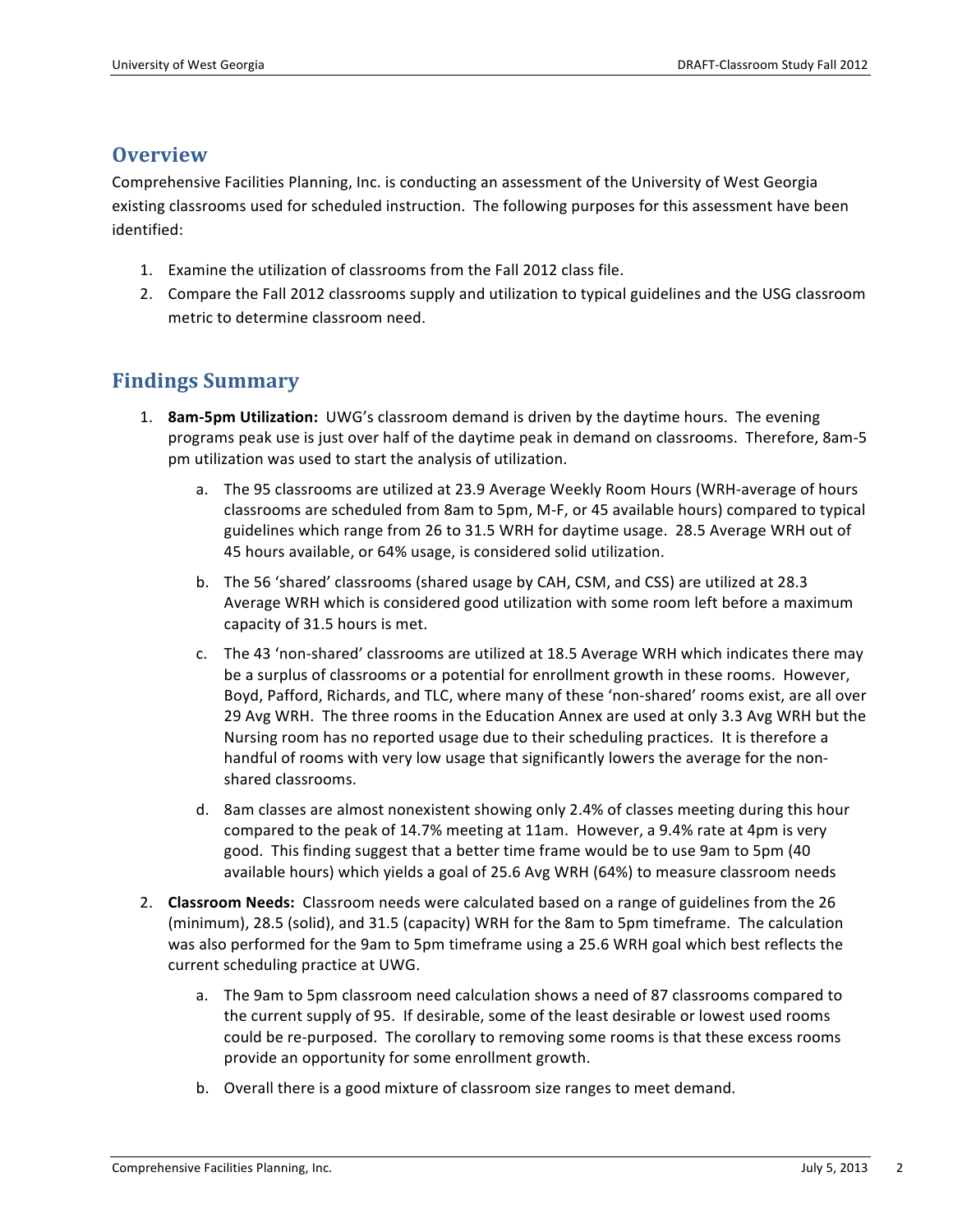- 3. **USG Classroom Metric:** The USG metric does not look at a timeframe. It considers all hours scheduled including weekends. The USG Classroom metric is calculated by dividing the Weekly Student Contact Hours (enrollments \* hours in class) by the product of total seats times a Weekly Room Hour goal of 40. USG set the bar at a range of .5 to .7 for the metric.
	- a. UWG's metric was calculated to be .448 for the 95 classrooms reported which is slightly below the bar. The shared classrooms calculated to .499 or at the minimum of the bar set by USG.
	- b. To increase the classroom metric a reduction in seats, increase in Weekly Student Contact Hours (WSCH), or a combination of both is required. To reach a .5 metric (the minimum bar) would require a reduction of 482 seats or an increase of 9,598 WSCH (11% enrollment growth).
	- c. Removing the 8 least utilized rooms, which brings the classroom supply to the 87 recommended, would only account for 213 seats which is well below the 482 seat reduction needed to reach the .5 metric. Removing more rooms would leave the campus in a deficit position to handle the current daytime demand.
	- d. The USG metric is a good measure of the capacity of classrooms. However, in UWG's case, most of the excess capacity exists in the evening and weekend hours.
	- e. Overall to reach the USG range for classroom utilization would require more Weekly Student Contact Hours (i.e., more students) during the evening and weekend. Since USG set a WRH goal of 40, a large evening and possibly weekend program is required. This may not be either feasible or in UWG's mission.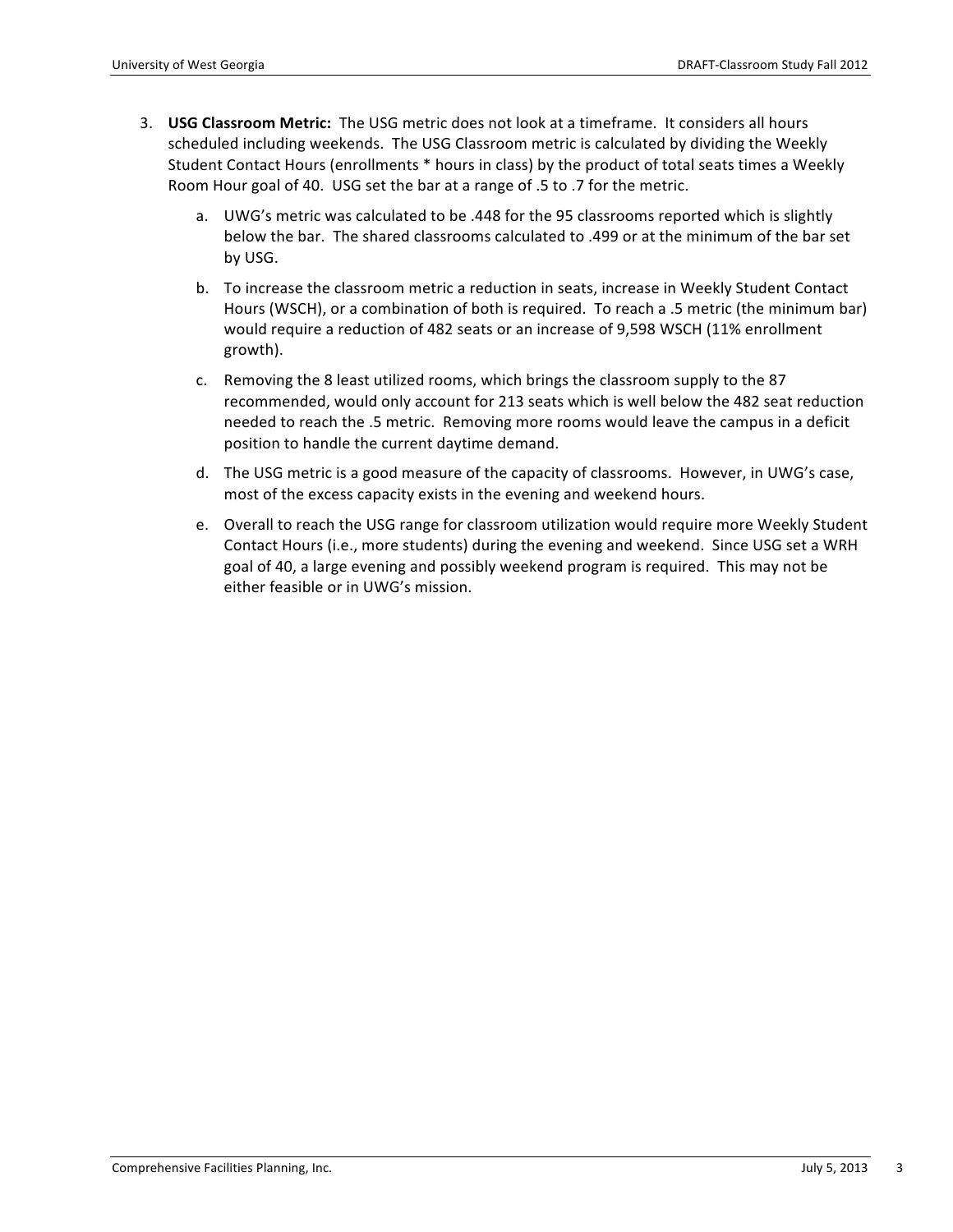# **I – Terms and Classroom Summary**

| Terms in this study |                                                                                                                                                                                                |
|---------------------|------------------------------------------------------------------------------------------------------------------------------------------------------------------------------------------------|
| <b>WRH</b>          | Weekly Room Hours – Total hours a room is scheduled per week.                                                                                                                                  |
| Avg WRH             | Average WRH – Average of hours scheduled per week.                                                                                                                                             |
| SΟ                  | Station Occupancy - How well seats are filled while a room is in use. There are times when SO may<br>exceed 100%. This is caused by enrollments in a class exceeding the capacity of the room. |
| <b>ASF</b>          | Assignable Square Feet                                                                                                                                                                         |
| <b>WSCH</b>         | Weekly Student Contact Hours (Hours in class times students)                                                                                                                                   |
|                     |                                                                                                                                                                                                |
| <b>CAH</b>          | College of Arts and Humanities                                                                                                                                                                 |
| <b>COE</b>          | College of Education                                                                                                                                                                           |
| <b>CSM</b>          | College of Science and Math                                                                                                                                                                    |
| <b>CSS</b>          | College of Social Sciences                                                                                                                                                                     |
| <b>INTERD</b>       | Interdisciplinary                                                                                                                                                                              |
| <b>NURS</b>         | <b>Scholl of Nursing</b>                                                                                                                                                                       |
| <b>RCB</b>          | Richards College of Business                                                                                                                                                                   |
| <b>VPAA</b>         | Provost and Vice President for Academic Affairs                                                                                                                                                |

Table 1 shows the supply of classrooms used for Fall 2012 and reported as 110-Classrooms for the USG classroom metric calculation. These rooms will be used in this study as a basis for demand, current utilization rates, and time spreading.

|  | Table 1: Classroom Summary - Fall 2012 |  |
|--|----------------------------------------|--|
|  |                                        |  |

|                          |              |          | <b>Fall 2012</b> |          | <b>Fall 2011</b> |          |            |          |
|--------------------------|--------------|----------|------------------|----------|------------------|----------|------------|----------|
| Type                     | <b>Rooms</b> | Capacity | ASF              | ASF/Seat | <b>Rooms</b>     | Capacity | <b>ASF</b> | ASF/Seat |
| <b>Shared Classrooms</b> | 52           | 2.833    | 46.876           | 16.5     | 56               | 2.961    | 49.900     | 16.9     |
| Non-Shared               | 43           | 1.819    | 36.143           | 19.9     | 51               | 2.206    | 45.590     | 20.7     |
| <b>Total</b>             | 95           | 4.652    | 83.019           | 17.8     | 107              | 5.167    | 95.490     | 18.5     |

## **Findings:**

- 1. CAH, CSM, and CSS share a group of classrooms labeled "Shared Classrooms." The remainder of the classrooms, labeled Non-Shared, are controlled by individual units or colleges.
- 2. The Fall 2011 statistics included 8 computer classrooms (249 seats, 6,224 ASF) which are now grouped in the USG laboratory metric and are therefore not included in the Fall 2012 study.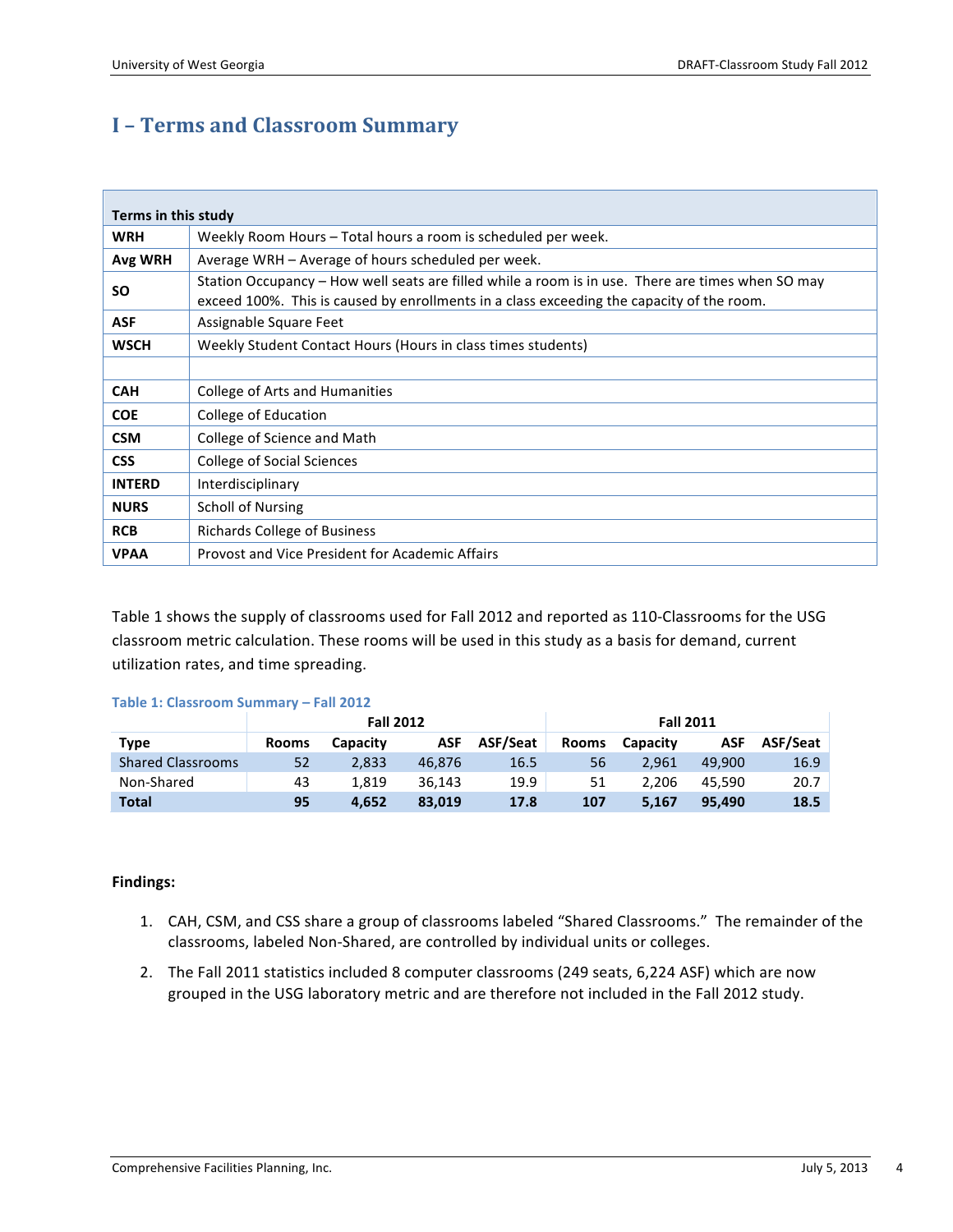# **II – Classroom Utilization**

## **Assumptions for determining utilization**

- The following methods will be used to determine classroom utilization and needs:
	- **Daytime 8am-5pm, Monday through Friday:** This method most accurately measures institutions, such as UWG, where the daytime Monday through Friday hours drive the classroom need. This method considers two factors, Weekly Room Hours (WRH) and Station Occupancy (SO). For the WRH measurement, typical state guidelines suggest classroom utilization rates should fall between 58% and 70% of the available hours where 70% is considered maximum capacity. In order to look at daytime versus all day, these percentages need to be applied to a time frame. Taking the available 45 hours (8am to 5pm, M-F, daytime) multiplied by guidelines yields an expectation of 26 (58%) to 31.5 (70%) Average WRH (i.e., on average classrooms should be used between 26 to 31.5 hours per week). This calculation also includes class change times so that a 50 minute class will be counted as one hour. Station Occupancy, a measurement of how many seats are filled while a room is in use, is the second measurement for this method.
		- Dependent on the institutions scheduling practices adjustments to the time frame or hours available may be made to reflect the local culture. These adjustments are then made to expected goals to determine classroom needs.
	- $\circ$  **USG Classroom Metric:** The USG metric uses all hours scheduled regardless of time or day (i.e., evening classes and weekend classes are included). The formula is Weekly Student Contacts Hours divided by the product of the capacity of all rooms times the expected Weekly Room Hour goal: WSCH / (Seats  $*$  40). This calculation ignores class change times so a 50 minute class is  $5/6<sup>th</sup>$  of an hour. USG's metric range for 'good' utilization is .5 to .7 for this calculation.

|                                                                      |    | Daytime: 8am-5pm  |                       | <b>USG Metric</b> |     |                       |     |           |
|----------------------------------------------------------------------|----|-------------------|-----------------------|-------------------|-----|-----------------------|-----|-----------|
|                                                                      |    | Hrs Avail Avg WRH | % WRH                 |                   |     | SO WSCH Exp WRH Seats |     | Metric    |
| <b>Classrooms</b>                                                    | 45 |                   | 26.0-31.5 58%-70% 67% |                   | All | 40                    | All | $.5 - .7$ |
| *Chain dende institute de sensors en het ennement natte eaten neares |    |                   |                       |                   |     |                       |     |           |

#### **Table 2: Classroom Standards**

\*Standards used to compare to current utilization rates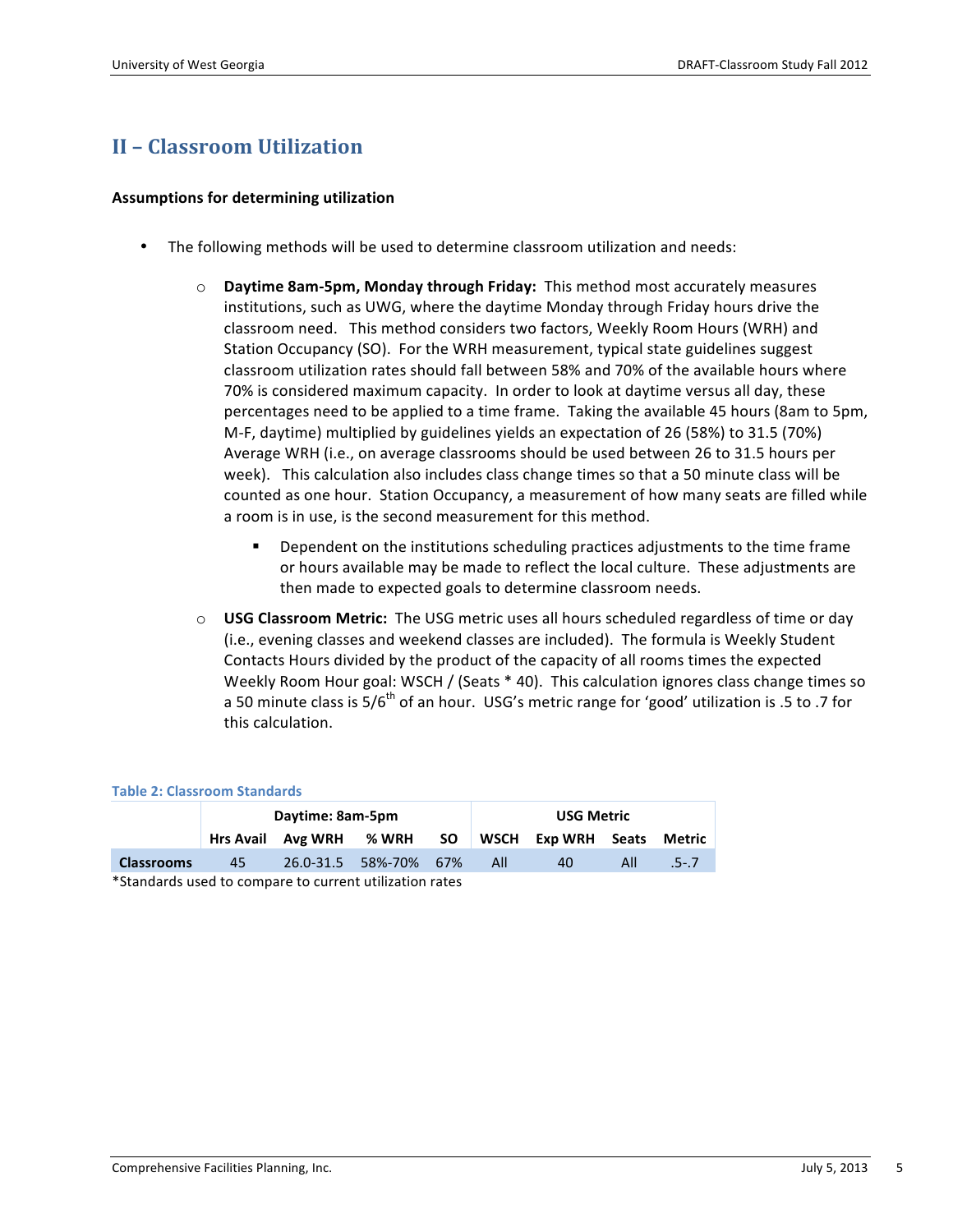|              |              |            | 8am-5pm, Mon-Fri |            |           |          | <b>USG Metric</b> |            |            |
|--------------|--------------|------------|------------------|------------|-----------|----------|-------------------|------------|------------|
|              |              |            | Avg              | %          |           |          |                   | <b>WRH</b> | <b>USG</b> |
|              | <b>Rooms</b> | <b>WRH</b> | <b>WRH</b>       | <b>WRH</b> | <b>SO</b> | Capacity | <b>WSCH</b>       | Goal       | Metric     |
| Shared       | 52           | 1.472.7    | 28.3             | 62.9%      | 72.6%     | 2,833    | 56,525.7          | 40         | 0.499      |
| Non-Shared   | 43           | 795.6      | 18.5             | 41.1%      | 71.5%     | 1.819    | 26.876.0          | 40         | 0.369      |
| <b>Total</b> | 95           | 2.268.3    | 23.9             | 53.1%      | 74.1%     | 4.652    | 83.401.6          | 40         | 0.448      |

#### **Table 3: Classroom Utilization: Summary (Fall 2012)**

\*Guidelines for Average WRH: 26 to 31.5, USG Metric: .5 to .7

## **Findings:**

- 1. Overall daytime utilization of 23.9 Avg WRH for the 95 classrooms is below minimum guidelines of 26 WRH and well below capacity of 31.5 WRH indicating a surplus of classrooms.
- 2. The 56 shared classrooms are at 28.3 Avg WRH which is within acceptable guidelines. The 43 'Nonshared' rooms, at 18.5 Avg WRH, are well below the guidelines.
- 3. Daytime Station Occupancy (SO) of 74.1% for the 95 classrooms is above the guideline of 67%. These rates show that seats are well used and that the sizes of classrooms are well distributed to meet demand.
- 4. The USG metric for the 95 classrooms, at .448 is slightly below the guideline of .5 to .7 set by the state. The 52 shared classrooms are at the minimum expectation set by USG. This shows how even though the 52 shared rooms are used quite well during the 8am to 5pm hours, there is simply not enough evening or weekend hours scheduled at UWG to raise the utilization rates much above the minimum set by USG. The 5pm to 10pm time frame yields only 4.6 Avg WRH which is not enough to raise the total WRH to the USG WRH Goal of 40.
- 5. Fall 2011 had Avg WRH of 21.1 for the total, 26.5 for the shared, and 15.2 for non-shared. The computer classrooms (moved to labs per USG) were at 19.7 Avg WRH for Fall 2011.

|                                     |              | 8am-5pm Standard |            |            |       |          | <b>USG Metric</b> |            |            |  |  |
|-------------------------------------|--------------|------------------|------------|------------|-------|----------|-------------------|------------|------------|--|--|
|                                     |              |                  | Avg        | %          |       |          |                   | Exp        | <b>USG</b> |  |  |
| <b>College</b>                      | <b>Rooms</b> | <b>WRH</b>       | <b>WRH</b> | <b>WRH</b> | SΟ    | Capacity | <b>WSCH</b>       | <b>WRH</b> | Metric     |  |  |
| College of Arts and Humanities      | 20           | 544.9            | 27.2       | 60.5%      | 81.9% | 804      | 17,013.8          | 40         | 0.53       |  |  |
| College of Education                | 17           | 274.4            | 16.1       | 35.9%      | 73.3% | 693      | 9,792.4           | 40         | 0.35       |  |  |
| College of Science and Math         | 25           | 639.9            | 25.6       | 56.9%      | 71.2% | 1510     | 26,414.6          | 40         | 0.44       |  |  |
| <b>College of Social Sciences</b>   | 21           | 507.7            | 24.2       | 53.7%      | 77.1% | 941      | 17,949.9          | 40         | 0.48       |  |  |
| <b>School of Nursing</b>            |              | 9.0              | 9.0        | 20.0%      | 72.5% | 40       | 390.5             | 40         | 0.24       |  |  |
| <b>Richards College of Business</b> | 11           | 292.5            | 26.6       | 59.1%      | 61.7% | 664      | 11,840.3          | 40         | 0.45       |  |  |
|                                     |              |                  |            |            |       |          |                   |            |            |  |  |

## **Table 4: Classroom Utilization by College (Fall 2012)**

\* Guidelines for Average WRH: 26 to 31.5, USG Metric: .5 to .7

- 6. The Classroom Utilization by College table shows the distribution of classrooms, seats, and utilization by college.
- 7. The CAH classrooms come closest to guidelines with 27.2 Avg WHR and a USG metric of .53. COE's 17 classrooms have the lowest utilization rate which indicates a surplus of classroom space.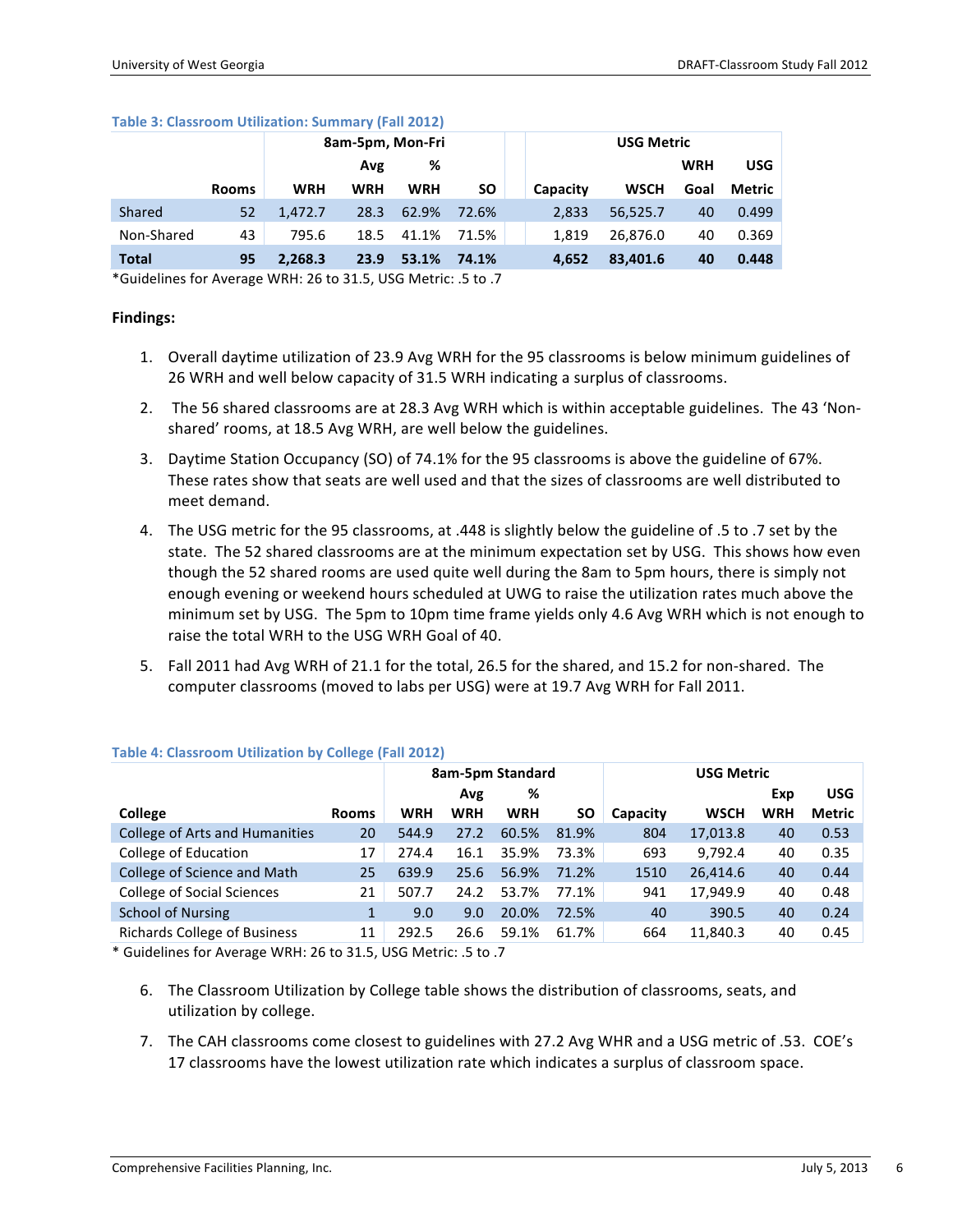|                 |                | 8am-5pm Standard |            |            |           | <b>USG Metric</b> |             |            |               |  |
|-----------------|----------------|------------------|------------|------------|-----------|-------------------|-------------|------------|---------------|--|
|                 |                |                  | Avg        | %          |           |                   |             | Exp        | <b>USG</b>    |  |
| <b>Bldg</b>     | <b>Rooms</b>   | <b>WRH</b>       | <b>WRH</b> | <b>WRH</b> | <b>SO</b> | Capacity          | <b>WSCH</b> | <b>WRH</b> | <b>Metric</b> |  |
| Adamson         | $\overline{4}$ | 84.5             | 21.1       | 47.0%      | 67.5%     | 218               | 3,987.4     | 40         | 0.46          |  |
| Anthro          | 3              | 61.0             | 20.3       | 45.2%      | 60.4%     | 147               | 1,734.3     | 40         | 0.29          |  |
| <b>Biology</b>  | 8              | 178.0            | 22.3       | 49.4%      | 77.8%     | 429               | 7,385.6     | 40         | 0.43          |  |
| Boyd            | 8              | 244.0            | 30.5       | 67.8%      | 82.0%     | 383               | 9,250.4     | 40         | 0.60          |  |
| Callaway        | $\overline{2}$ | 35.1             | 17.6       | 39.0%      | 60.0%     | 107               | 1,113.8     | 40         | 0.26          |  |
| Callaway Anx    | $\overline{2}$ | 42.9             | 21.5       | 47.7%      | 68.1%     | 122               | 1,624.7     | 40         | 0.33          |  |
| Cobb            | 1              | 9.0              | 9.0        | 20.0%      | 66.7%     | 20                | 106.8       | 40         | 0.13          |  |
| Colsm           | 6              | 86.0             | 14.3       | 31.8%      | 62.7%     | 257               | 2,486.6     | 40         | 0.24          |  |
| Ed Ctr          | 9              | 187.4            | 20.8       | 46.3%      | 70.7%     | 399               | 7,203.3     | 40         | 0.45          |  |
| Educ Anx        | 3              | 10.0             | 3.3        | 7.4%       | 109.1%    | 77                | 493.0       | 40         | 0.16          |  |
| Human           | 13             | 325.6            | 25.1       | 55.7%      | 78.3%     | 450               | 8,407.1     | 40         | 0.47          |  |
| Melson          | 4              | 54.9             | 13.7       | 30.5%      | 86.9%     | 92                | 1,299.8     | 40         | 0.35          |  |
| Paffrd          | 17             | 505.5            | 29.7       | 66.1%      | 74.1%     | 738               | 16,622.4    | 40         | 0.56          |  |
| <b>Richards</b> | 7              | 207.9            | 29.7       | 66.0%      | 58.8%     | 446               | 7,853.0     | 40         | 0.44          |  |
| <b>TLC</b>      | 8              | 236.5            | 29.6       | 65.7%      | 65.9%     | 767               | 13,833.4    | 40         | 0.45          |  |

#### **Table 5: Classroom Utilization by Building (Fall 2012)**

\* Guidelines for Average WRH: 26 to 31.5, USG Metric: .5 to .7

- 8. The Classroom Utilization by Building table shows the distribution of classrooms around the campus and how well each building is utilized.
- 9. This table helps to reflect that there may be less desirable buildings or in the case of Nursing, nonreported usage. For example, the 3 rooms in the Education Anx only have an Avg WRH rate of 3.3 and a USG Metric of .16.

|             |              |            |            |            | 8am-5pm Standard |            |            | <b>USG Metric</b> |             |            |               |  |
|-------------|--------------|------------|------------|------------|------------------|------------|------------|-------------------|-------------|------------|---------------|--|
|             |              |            | Avg        | %          |                  | Min        | Max        |                   |             | Exp        | <b>USG</b>    |  |
| <b>Size</b> | <b>Rooms</b> | <b>WRH</b> | <b>WRH</b> | <b>WRH</b> | SΟ               | <b>WRH</b> | <b>WRH</b> | Capacity          | <b>WSCH</b> | <b>WRH</b> | <b>Metric</b> |  |
| $1 - 19$    | 6            | 102.7      | 17.1       | 38.0%      | 63.8%            | 0.0        | 30.5       | 94                | 1,453.1     | 40         | 0.39          |  |
| $20 - 29$   | 20           | 424.9      | 21.2       | 47.2%      | 77.3%            | 1.0        | 32.6       | 506               | 8,611.6     | 40         | 0.43          |  |
| 30-39       | 25           | 576.6      | 23.1       | 51.3%      | 71.5%            | 9.0        | 39.7       | 876               | 15,092.5    | 40         | 0.43          |  |
| 40-59       | 23           | 606.1      | 26.4       | 58.6%      | 71.4%            | 8.8        | 39.6       | 1036              | 20,626.5    | 40         | 0.50          |  |
| 60-79       | 9            | 208.2      | 23.1       | 51.4%      | 58.2%            | 15.2       | 32.7       | 633               | 8.736.0     | 40         | 0.35          |  |
| 80-99       | 4            | 109.1      | 27.3       | 60.6%      | 70.5%            | 15.8       | 33.4       | 345               | 7,139.0     | 40         | 0.52          |  |
| 100-149     | 6            | 187.4      | 31.2       | 69.4%      | 72.5%            | 27.0       | 33.5       | 681               | 14,954.4    | 40         | 0.55          |  |
| 150-249     | 1            | 29.2       | 29.2       | 64.8%      | 63.2%            | 29.2       | 29.2       | 184               | 3.287.9     | 40         | 0.45          |  |
| $> = 250$   | $\mathbf{1}$ | 24.1       | 24.1       | 53.6%      | 52.0%            | 24.1       | 24.1       | 297               | 3.444.5     | 40         | 0.29          |  |

#### **Table 6: Classroom Utilization by Size (Fall 2012)**

\* Guidelines for Average WRH: 26 to 31.5, USG Metric: .5 to .7

- 10. The Classroom Utilization by Size table shows the distribution of classrooms by the sizes of rooms and how well each size range is utilized. The Min and Max WRH columns show in each size range the lowest and highest used room (see the room list in the appendix for individual rooms).
- 11. The smallest rooms, 1-19 seats, have the lowest usage which is typical since class max limits are usually not set low enough to fully utilize these rooms.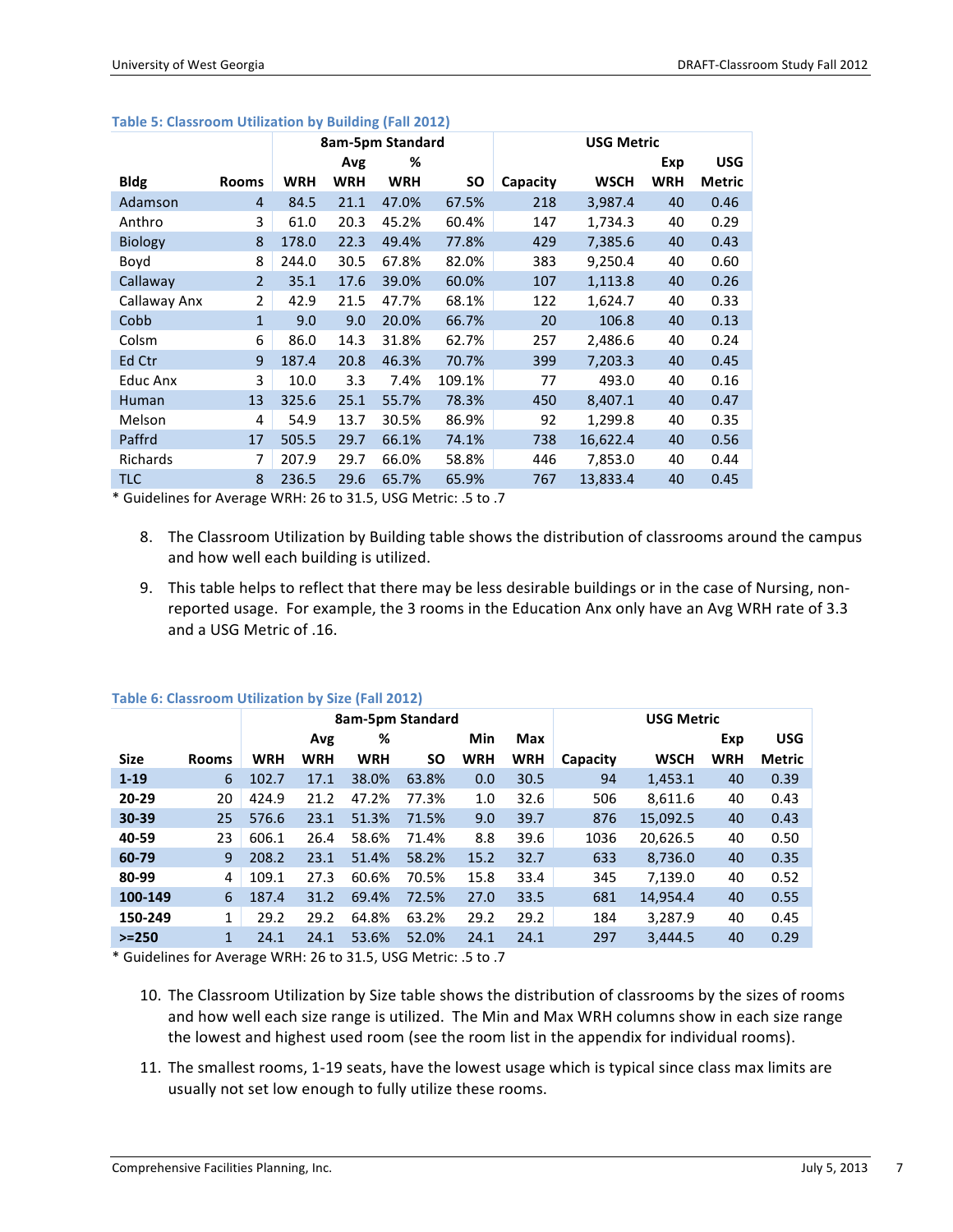# **III – Time by Day Distribution**

## **Assumptions for Time by Day Usage**

- Tables in this section show how class hours are currently distributed across days and times.
- The hours shown in the Time by Day tables are calculated by summing all individual class hours including class change times. Based on the beginning and end times, the summarized hours for all classes are then distributed into the appropriate bars for the bar chart and cells for the grids.
- The hours in the bars/cells can be compared to the number of rooms available to examine capacity.
- The Max % line is 86% of the total rooms available. This is typically where the demand for classrooms exceeds the supply. Inefficiencies caused by non-standard class times, single day classes, etc., cause the max% to be less than available rooms.



**Table 7: Time By Day Classrooms: All Day (95 Classrooms-Fall 2012)** 

## **Findings:**

- 1. The Time By Day table shows hours of classes meeting in classrooms from 8am through 10pm. This graph is shown to get an overall picture of how classes are scheduled.
- 2. The time spread of classes shows that UWG schedules classes primarily during the day. Distribution of classes is quite good from 9am through to 5pm.
- 3. 8am usage is almost nonexistent. Friday, at best, is half the use of the other days in the morning and slips to nothing in the afternoon.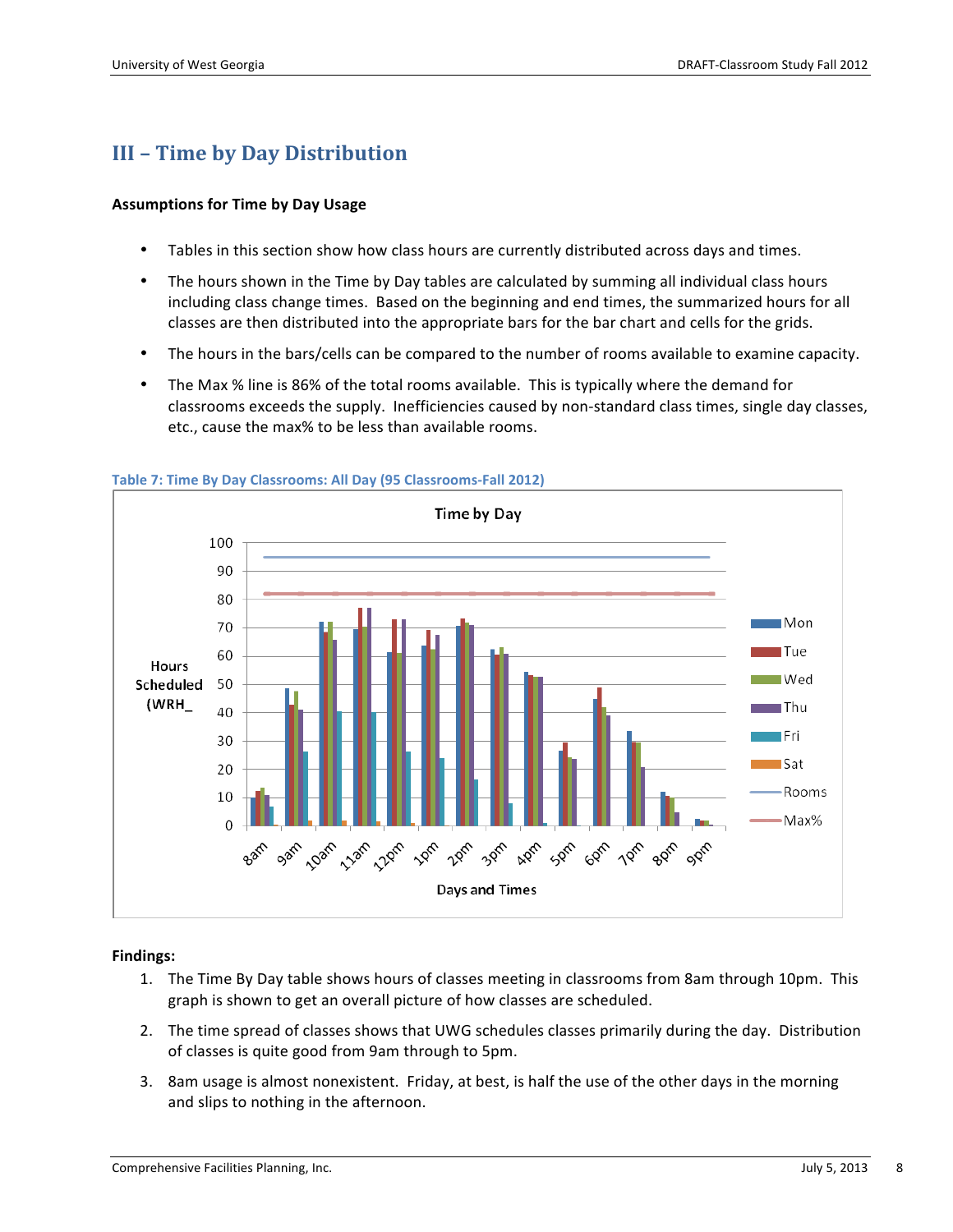4. The Max % line is not reached at any hour or day indicating a surplus of rooms even during the peak times.

| 10am to 4pm % | Time % | Total   | Fri   | Thu   | Wed   | Tue   | Mon   | Time         |
|---------------|--------|---------|-------|-------|-------|-------|-------|--------------|
|               | 2.4%   | 54.0    | 7.0   | 11.0  | 13.5  | 12.5  | 10.0  | 8am          |
|               | 9.1%   | 206.3   | 26.2  | 40.9  | 47.6  | 43.0  | 48.6  | 9am          |
|               | 14.1%  | 319.2   | 40.4  | 65.9  | 72.2  | 68.5  | 72.2  | 10am         |
|               | 14.7%  | 334.1   | 40.2  | 76.9  | 70.5  | 77.1  | 69.5  | 11am         |
|               | 13.0%  | 295.0   | 26.3  | 73.1  | 61.1  | 73.1  | 61.4  | 12pm         |
| 79%           | 12.7%  | 287.1   | 24.1  | 67.4  | 62.5  | 69.4  | 63.7  | 1pm          |
|               | 13.4%  | 303.1   | 16.3  | 71.0  | 72.0  | 73.2  | 70.6  | 2pm          |
|               | 11.3%  | 255.2   | 8.1   | 60.7  | 63.4  | 60.6  | 62.4  | 3pm          |
|               | 9.4%   | 213.7   | 1.1   | 52.6  | 52.5  | 53.2  | 54.4  | 4pm          |
|               | 100.0% | 2,267.7 | 189.7 | 519.5 | 515.3 | 530.5 | 512.8 | <b>Total</b> |
|               |        | 100.0%  | 8.4%  | 22.9% | 22.7% | 23.4% | 22.6% | Day %        |

#### **Table 8: Time By Day Classrooms: 8am to 5pm Fall 2012**

\*WRH – Cells are WRH (Class hours) plus class change time

- 5. Table 8 shows the distribution of classes for Fall 2012 daytime only in order to measure against some "best practice" policies.
- 6. In order to maximize classroom usage many universities have established time spreading policies. Some of the best, and simplest are:
	- a. No more than 12.5% of classes at any given hour.
	- b. No more than 67% of classes occurring between 10am and 4pm.
	- c. At least 15% of class meetings on Friday.
- 7. The policy of 12.5% at any given hour is exceeded at 10am and 11am. The peak of 14.7% at 11am is only possible since there is a current surplus of classrooms available. This peak is mostly caused by the 11am to 12:20pm TR time slot.
- 8. The policy of no more than 67% of classes should meet between 10am and 4pm is exceeded showing 79% during these hours. This excess is almost solely caused by the lack of 8am classes.
- 9. Friday usage of 8.4% falls well short of the policy of 15% on Friday.
- 10. 8am usage is almost non-existent; however, a rate of 9.4% at 4pm is exceptional which partially makes up for the lack of 8am usage.
- 11. This chart shows how UWG is almost exclusively operating on a 9am to 5pm daytime schedule which will affect the determination of classroom needs.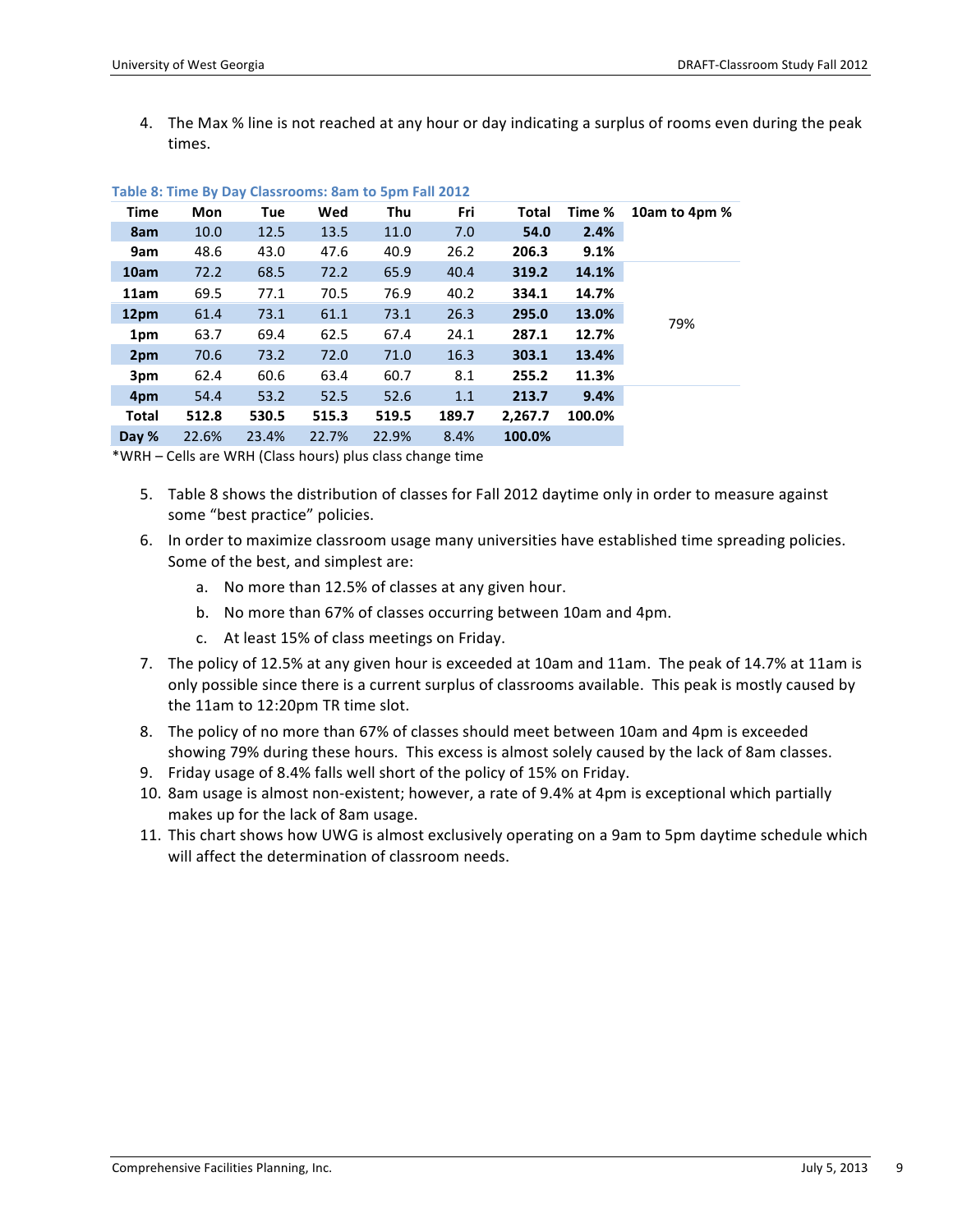# **IV – Room Needs**

The tables below presents several different utilization scenarios of how many classrooms are required.

## *Classroom Needs Summary - How it works:*

- The table below shows the current rooms, seats, and ASF (Assignable Square Feet). Calculations for these three items are performed for two time frames with varying WRH goals and a constant Station Occupancy goal of 67%.
- **Rooms:** The total WRH is divided by the expected WRH utilization goals to determine how many classrooms are needed. The calculation is performed for a standard 8am to 5pm time frame. The calculation also is done for a 9am to 5pm schedule since the time by day section of this report shows that 8am classes are almost non-existent and UWG is currently operating on a 9am to 5pm daytime schedule.
- Seats: The WSCH is divided by the product of SO Goal (67%) times the WRH Goal.
- ASF: The seat calculation times 18 (an average ASF per seat goal).

|              |         |             | 8am-5pm (45 hrs) |                 | 9am-5pm (40 hrs) |             |                 |
|--------------|---------|-------------|------------------|-----------------|------------------|-------------|-----------------|
|              |         |             | 58%              | 64%             | 70%              |             | 64%             |
|              | Current | <b>WRH</b>  | <b>26 WRH</b>    | <b>28.5 WRH</b> | <b>31.5 WRH</b>  | WRH         | <b>25.6 WRH</b> |
| <b>Rooms</b> | 95      | 2,268       | 88               | 80              | 72               | 2,213       | 87              |
|              |         |             |                  |                 |                  |             |                 |
|              |         | <b>WSCH</b> |                  |                 |                  | <b>WSCH</b> |                 |
| <b>Seats</b> | 4,652   | 82,326      | 4,726            | 4,311           | 3,901            | 80,151      | 4,673           |
| ASF          | 83,019  |             | 85,067           | 77,605          | 70,214           |             | 84.114          |

#### **Table 9: Classroom Needs Summary**

## **Findings:**

- 1. **For reference:** Current Average WRH from the Utilization section of this report showed 28.3 for the 52 shared classrooms, 18.5 for the 43 'non-shared' classrooms, and 23.9 for the 95 total classrooms for the 8am to 5pm time frame. The 9am to 5pm calculation has Average WRH at 27.6, 18.1 and 23.3 respectively. The current SO is 74% for the 95 classrooms which is above the guideline.
- 2. At the 64% WRH goal (28.5) for the 8am to 5pm time frame, UWG could reduce the total classrooms to 80, the total seats to 4,311, and the ASF to 77,605. The classrooms in Boyd, Paffrd, Richards, and TLC are all currently scheduled near 30 Avg WRH indicating the ability to achieve these goals.
- 3. At the 64% WRH goal (25.6) for the 9am to 5pm time frame, which more accurately depicts current practices, UWG could reduce the total classrooms to 87. Seat calculation of 4,673 and ASF of 84,114 are very close to the current numbers. Taking into account that the current SO rates are above the SO Goal combined with the fact that some rooms/buildings have very low utilization aligns well with the calculation of 8 less rooms but overall seat and ASF calculations are very close to current.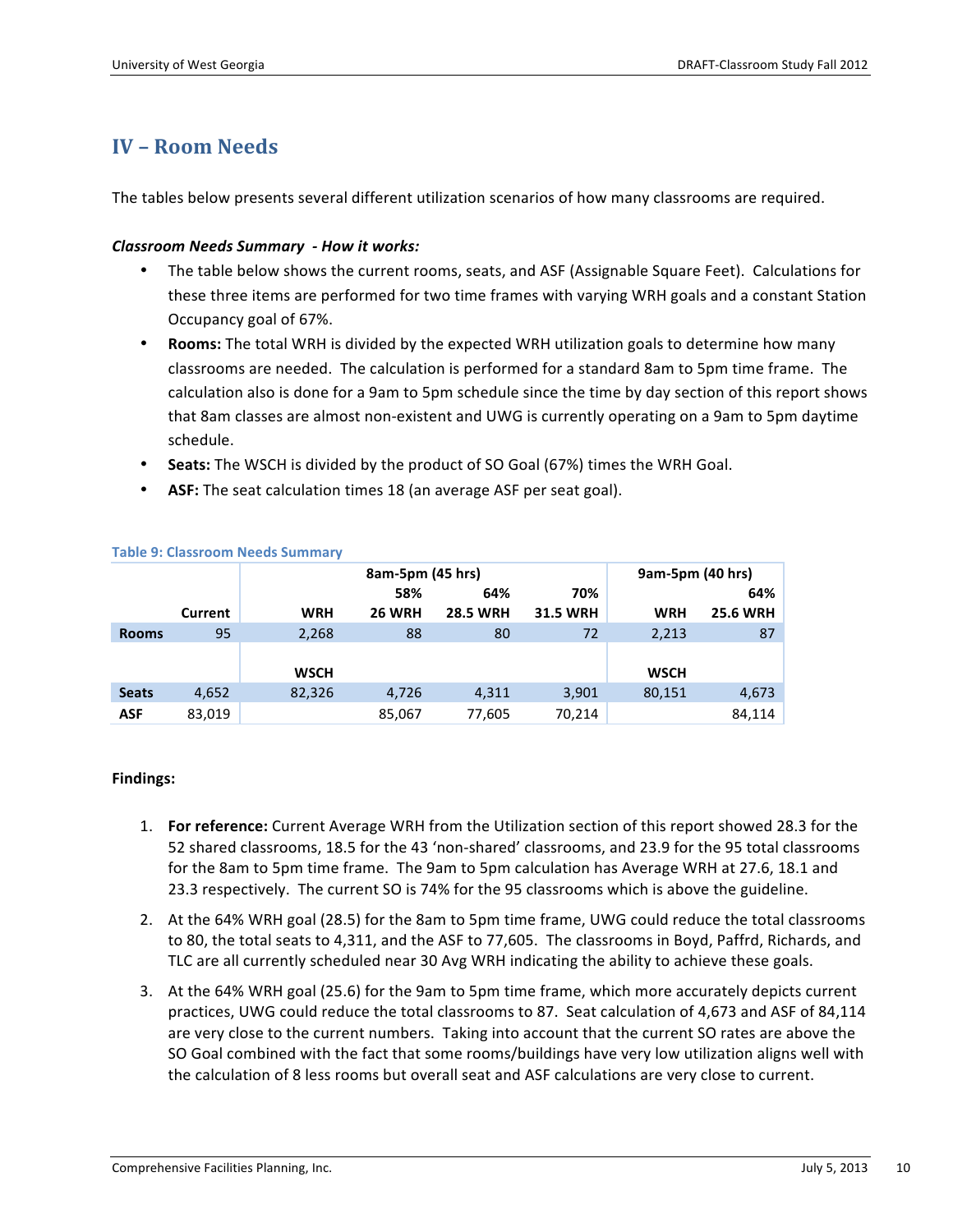|          | <b>Reduce Seats</b> |            |        |          | <b>Increase WSCH</b> |            |               |
|----------|---------------------|------------|--------|----------|----------------------|------------|---------------|
|          |                     | <b>WRH</b> | USG    |          |                      | <b>WRH</b> | USG           |
| Capacity | <b>WSCH</b>         | Goal       | Metric | Capacity | <b>WSCH</b>          | Goal       | <b>Metric</b> |
| 4.652    | 83,402              | 40         | 0.448  | 4,652    | 83,402               | 40         | 0.448         |
| 4.170    | 83,402              | 40         | 0.500  | 4,652    | 93,000               | 40         | 0.500         |
| 3,475    | 83,402              | 40         | 0.600  | 4,652    | 111,700              | 40         | 0.600         |

#### **Table 10: USG Metric Needs**

\*USG Classroom Metric guidelines suggest rates between .5 and .7

- 4. The USG classroom metric does not calculate how many rooms are needed; it calculates an efficiency ratio using seats, WSCH, and a WRH goal. A range of .5 to .7 is determined to be 'good' utilization. To change the metric, seats must be reduced, WSCH must be increased, or a combination of both.
- 5. Reduce Seats: Reducing seats by 482 to reach 4,170 seats would raise the metric to .5, or the minimum USG range. However, removing the 8 least utilized rooms as the Room Need model suggests, would only account for 213 seats. Removing more rooms would leave the campus in a deficit position to handle the current daytime demand.
- 6. Increase WSCH: An increase in WSCH to 93,000 (11% increase in students) would be required to meet the .5 metric.
- 7. Overall this table helps illustrate how the USG WRH goal of 40, and without class change minutes included, makes it difficult to achieve the .5 to .7 range without a larger evening and weekend programs than UWG currently has.

## *Classroom Needs Detail - How it works:*

- The room's columns show how many classrooms exist for each size range for Fall 2012.
- Weekly Room Hours (WRH) are summarized by the size ranges. The WRH of all the classes in each size range are then used for a base.
- The Required Rooms columns show how many rooms are needed based on demand (WRH) and expected utilization goals. The total WRH for classes in each size range (based on actual class enrollment) are divided by the expected WRH goal to yield how many rooms are needed. The 9am to 5pm timeframe with a goal of 26.5 WRH is used for the detail section since it most accurately reflects the current scheduling practices.
- **Best Fit:** In the detailed computation (not shown) a cascading factor is applied to each size range to allow some demand for a range to flow into a larger classroom (i.e., a 60% cascade factor is applied to the 1-19 size range, therefore 60% of the demand for 1-19 seat rooms would be allowed to "cascade" into the demand for the next range, or in this example, the 20-29 seat classroom range). Cascading factors decrease through the size ranges so that all demand is met.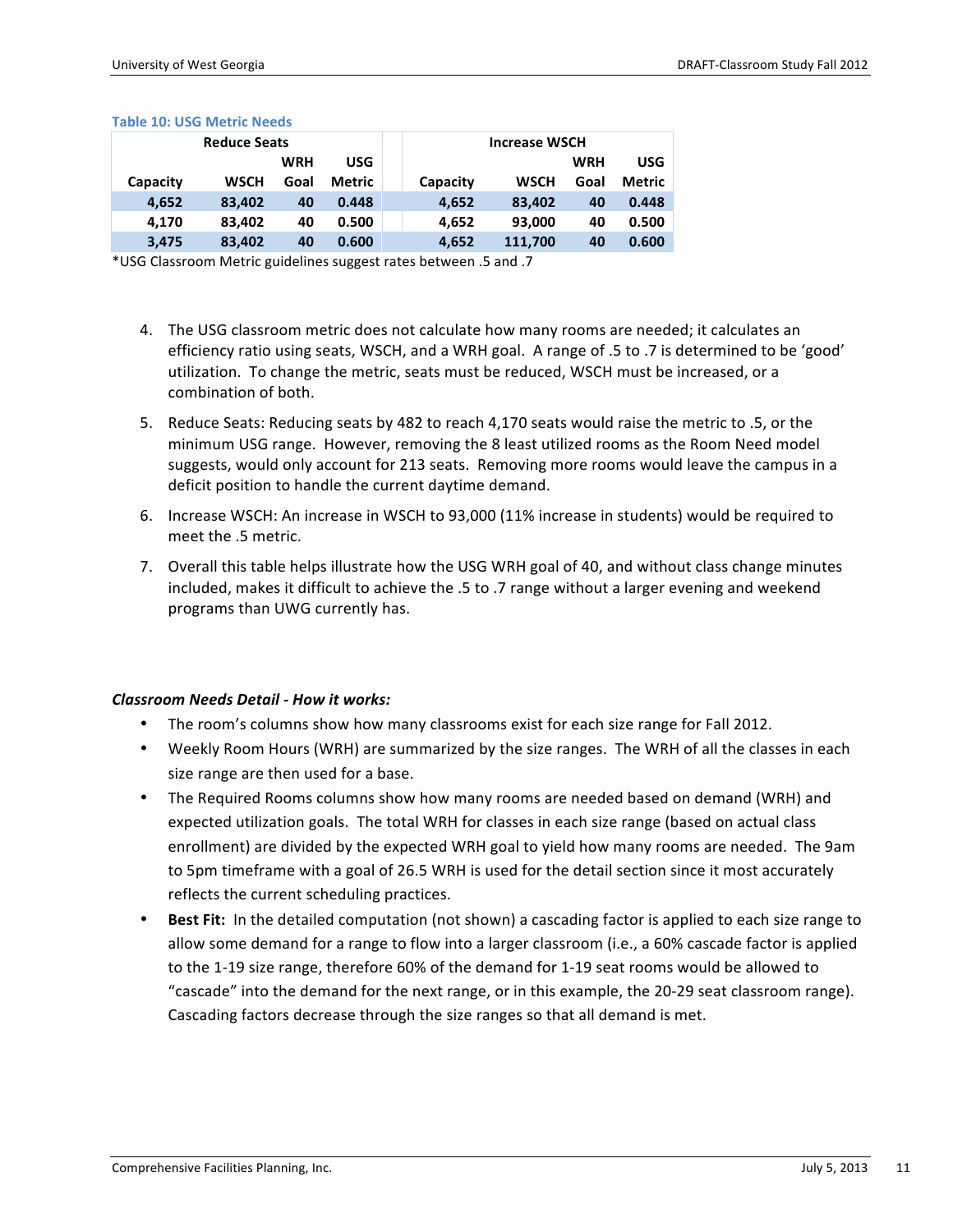|                  |              |            | <b>Required</b> | <b>Cumulative</b> |          |                 |
|------------------|--------------|------------|-----------------|-------------------|----------|-----------------|
| <b>Room Size</b> | <b>Rooms</b> | <b>WRH</b> | <b>Rooms</b>    | <b>Rooms</b>      | Required | <b>Best Fit</b> |
| $1 - 19$         | 6            | 412.5      | 16.1            | 6                 | 16.1     | 6               |
| $20 - 29$        | 20           | 767.5      | 30.0            | 26                | 46.1     | 28              |
| $30 - 39$        | 25           | 493.6      | 19.3            | 51                | 65.4     | 25              |
| $40 - 59$        | 23           | 289.1      | 11.3            | 74                | 76.7     | 15              |
| 60-79            | 9            | 50.5       | 2.0             | 83                | 78.6     | $\overline{4}$  |
| 80-99            | 4            | 102.5      | 4.0             | 87                | 82.6     | 3               |
| 100-149          | 6            | 80.7       | 3.2             | 93                | 85.8     | 4               |
| 150-249          | 1            | 14.1       | 0.5             | 94                | 86.3     | $\overline{1}$  |
| $>= 250$         | $\mathbf{1}$ | 3.1        | 0.1             | 95                | 86.5     | $\overline{1}$  |
| Total            | 95           | 2.213.6    | 86.5            |                   |          | 87              |

#### **Table 11: Classroom Needs Detail: (9am to 5pm, 25.6 WRH Expected)**

- 8. The Required Rooms columns show how many rooms are needed to satisfy demand by size range with an expectation of 25.6 WRH (64% utilization of the 9am to 5pm time frame).
	- a. The 1-19 size range shows a demand of 16.1 rooms with only 6 actual rooms available. However, limits for this range showed only a demand for 6.7 rooms during the Fall 2011 study which reflects that limits for these classes are typically set at or above 20. (Note: Class max limits were not supplied with the Fall 2012 USG class data set which this study is based on.
	- b. The 40-59 seat range has 23 rooms with a demand of only 11.3. However, this range helps catch up with the demand from the smaller ranges as can be seen under the cumulative columns showing that the supply of rooms has now caught up with the required rooms. The excess in this range also provides flexibility to handle changes made by departments to the configuration of section offerings and class sizes.
- 9. There are 13 rooms with 60-99 seats with only a need of 6 rooms in these two ranges. This suggests that some of these rooms could possibly be re-configured to have fewer seats.
- 10. Comparing the Best Fit column to the Required Rooms column helps to make future adjustments to sizes of classrooms that will be built, remodeled, or repurposed.
- 11. Overall there is a very good mixture of classroom size ranges to meet the demand of classes.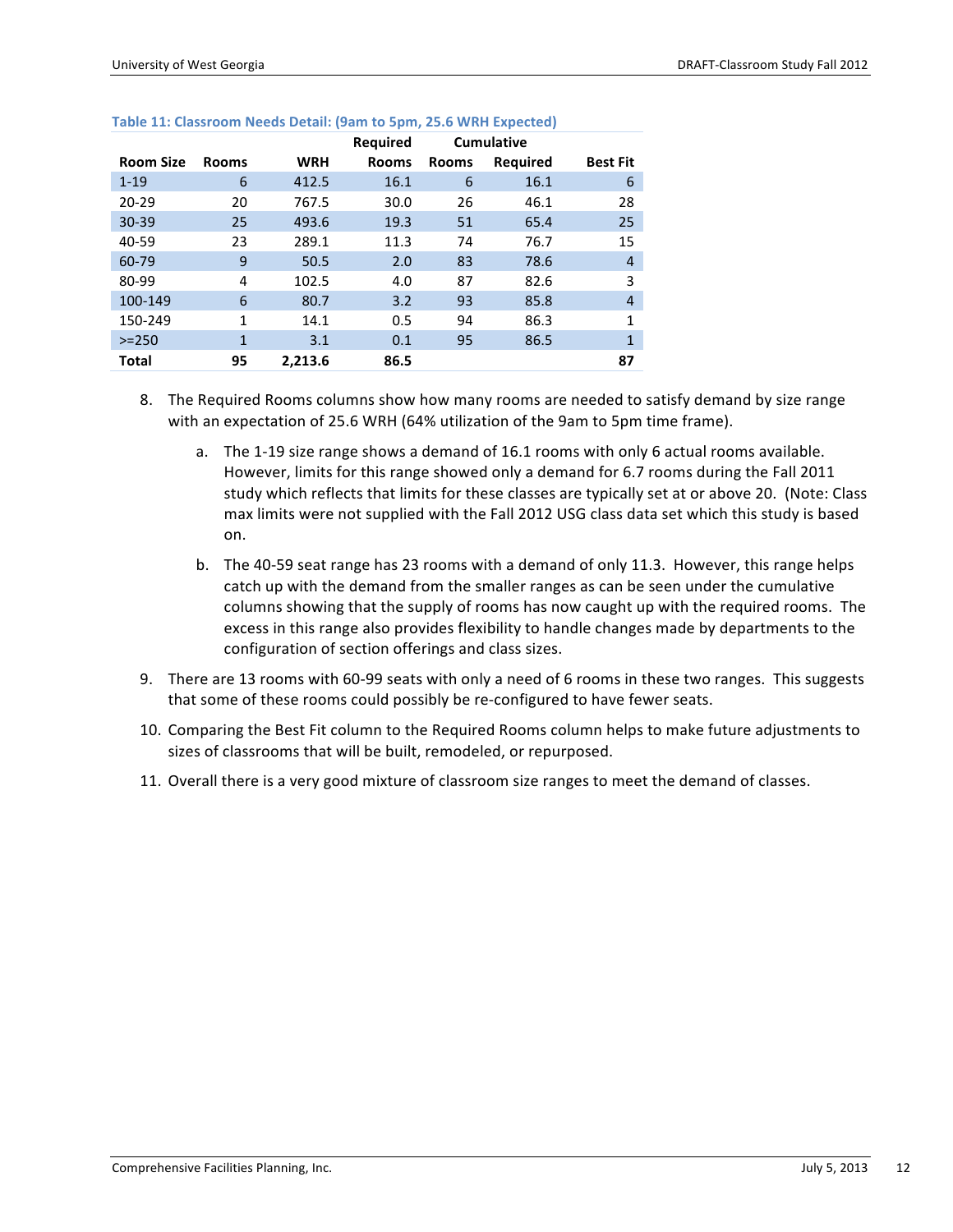|                  | <b>Size Range</b> |           |       |       |       |       |         |         |           | <b>Needs</b> | Current      |
|------------------|-------------------|-----------|-------|-------|-------|-------|---------|---------|-----------|--------------|--------------|
| College          | $1 - 19$          | $20 - 29$ | 30-39 | 40-59 | 60-79 | 80-99 | 100-149 | 150-249 | $> = 250$ | Total        | <b>Rooms</b> |
| <b>CAH</b>       | 5.3               | 14.0      | 3.1   | 0.8   | 0.4   | 2.2   | 0.2     | 0.4     | 0.0       | 26.3         | 20           |
| <b>CSM</b>       | 5.5               | 5.6       | 4.3   | 3.1   | 1.2   | 0.4   | 2.2     | 0.0     | 0.1       | 22.6         | 25           |
| <b>CSS</b>       | 3.1               | 2.8       | 4.7   | 1.8   | 0.1   | 1.2   | 0.7     | 0.2     | 0.0       | 14.6         | 21           |
| <b>Sub Tot</b>   | 13.9              | 22.4      | 12.1  | 5.7   | 1.7   | 3.8   | 3.1     | 0.6     | 0.1       | 63.5         | 66           |
|                  |                   |           |       |       |       |       |         |         |           |              |              |
| <b>COE</b>       | 1.1               | 3.3       | 3.0   | 1.1   | 0.1   | 0.1   | 0.0     | 0.0     | 0.0       | 8.7          | 17           |
| <b>INTERD</b>    | 0.4               | 2.4       | 0.0   | 0.1   | 0.1   | 0.1   | 0.0     | 0.0     | 0.0       | 3.1          | 0            |
| <b>NURS</b>      | 0.0               | 0.4       | 0.0   | 0.5   | 0.0   | 0.0   | 0.0     | 0.0     | 0.0       | 0.8          | 1            |
| <b>RCB</b>       | 0.7               | 1.5       | 4.1   | 3.9   | 0.1   | 0.0   | 0.0     | 0.0     | 0.0       | 10.4         | 11           |
| <b>Grand Tot</b> | 16.1              | 30.0      | 19.3  | 11.3  | 2.0   | 4.0   | 3.1     | 0.6     | 0.1       | 86.5         | 95           |

#### **Table 12: Classroom Needs Detail: By College (25.6 WRH Expected, 9am-5pm, 40 hours available)**

12. The Needs by College table shows how many rooms are need for each college and compares this against the current rooms. This helps to make decisions about the future classroom supply denoting where shortfalls and surpluses exist.

|                  | <b>Class Size</b> |           |       |       |         |       |         |         |         | Current      |
|------------------|-------------------|-----------|-------|-------|---------|-------|---------|---------|---------|--------------|
| <b>Room Size</b> | $1 - 19$          | $20 - 29$ | 30-39 | 40-59 | 60-79   | 80-99 | 100-149 | 150-249 | $>=250$ | <b>Rooms</b> |
| $1 - 19$         | 92.3%             | 7.7%      | 0.0%  | 0.0%  | 0.0%    | 0.0%  | 0.0%    | 0.0%    | 0.0%    | 6            |
| $20 - 29$        | 35.1%             | 63.6%     | 1.3%  | 0.0%  | $0.0\%$ | 0.0%  | 0.0%    | 0.0%    | $0.0\%$ | 20           |
| 30-39            | 22.1%             | 51.6%     | 24.0% | 2.3%  | 0.0%    | 0.0%  | 0.0%    | 0.0%    | 0.0%    | 25           |
| 40-59            | 9.7%              | 27.2%     | 42.2% | 20.4% | 0.5%    | 0.0%  | 0.0%    | 0.0%    | 0.0%    | 23           |
| 60-79            | 2.7%              | 17.8%     | 28.8% | 42.5% | 8.2%    | 0.0%  | 0.0%    | 0.0%    | 0.0%    | 9            |
| 80-99            | 0.0%              | 5.6%      | 11.1% | 36.1% | 8.3%    | 38.9% | 0.0%    | 0.0%    | 0.0%    | 4            |
| 100-149          | 3.1%              | 1.5%      | 4.6%  | 18.5% | 10.8%   | 32.3% | 29.2%   | 0.0%    | 0.0%    | 6            |
| 150-249          | $0.0\%$           | 0.0%      | 10.0% | 0.0%  | 0.0%    | 10.0% | 50.0%   | 30.0%   | 0.0%    | 1            |
| $>=250$          | 0.0%              | 0.0%      | 0.0%  | 0.0%  | 0.0%    | 12.5% | 50.0%   | 25.0%   | 12.5%   | 1            |

#### **Table 13: Room Size Versus Class Size**

13. The Room versus class size table is a supplement to the detailed needs table. This table shows the percentage of classes scheduled into rooms based on sizes of classes and sizes of rooms. For example, 17.8% of the classes held in 60-79 seat rooms had enrollments between 20-29 students.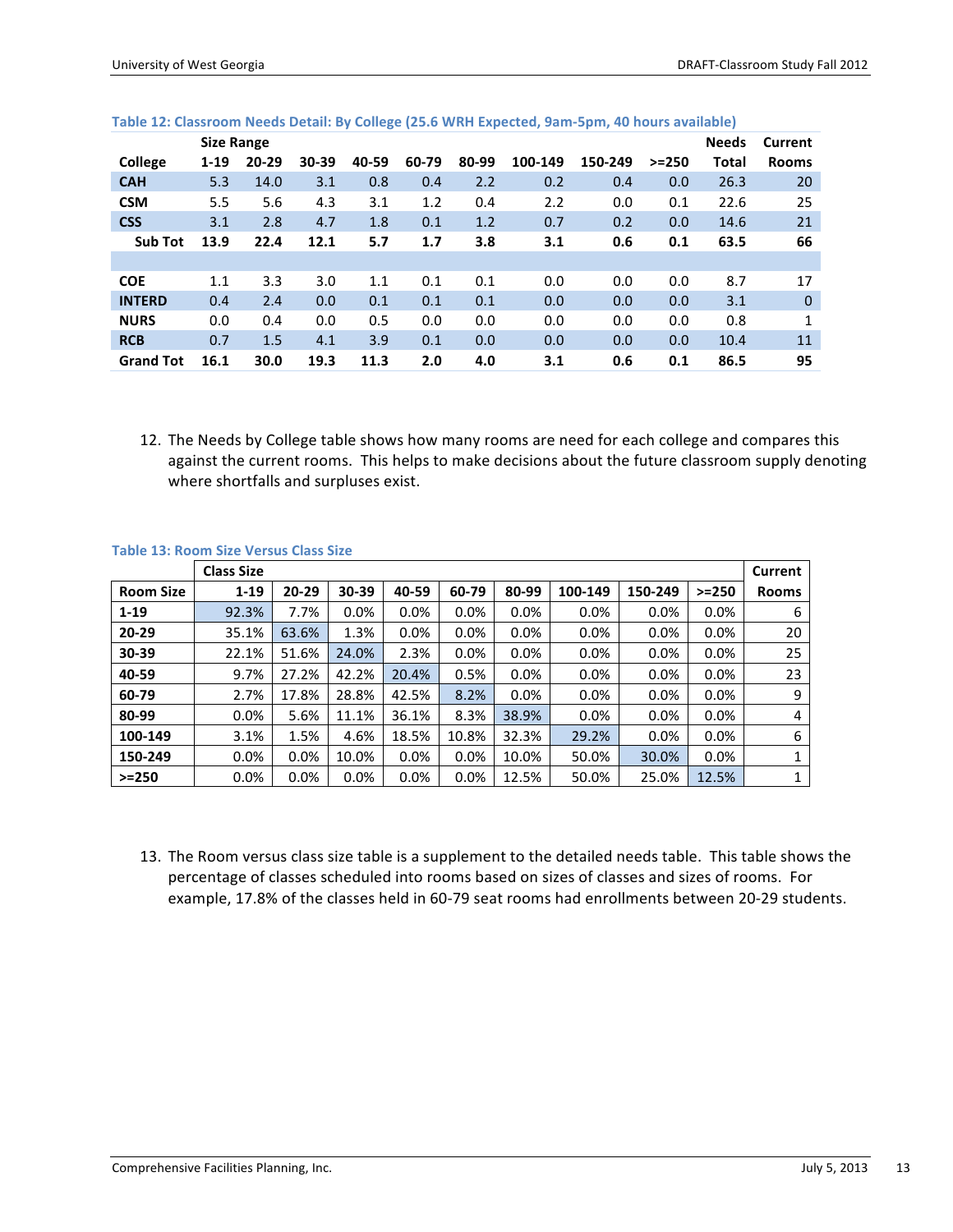#### **Table 14: USG Classroom Graph-Fall 2012**



14. The USG Classroom Graph takes the average WRH for all classrooms and fills classes into rooms up to the average WRH (26 Avg WRH for UWG) based on enrollment. It plots against the 40 WRH goal and capacities. The space between the bars is excess capacity in each room.



1. The Maximize graph looks at the 9am to 5pm time frame and fills every room to a goal of 26 WRH where the enrollment is less than or equal to the capacity. The space where no enrollments exist is the excess available space. The graph is hypothetical in that it plots where classes could have been scheduled not where they actually were scheduled.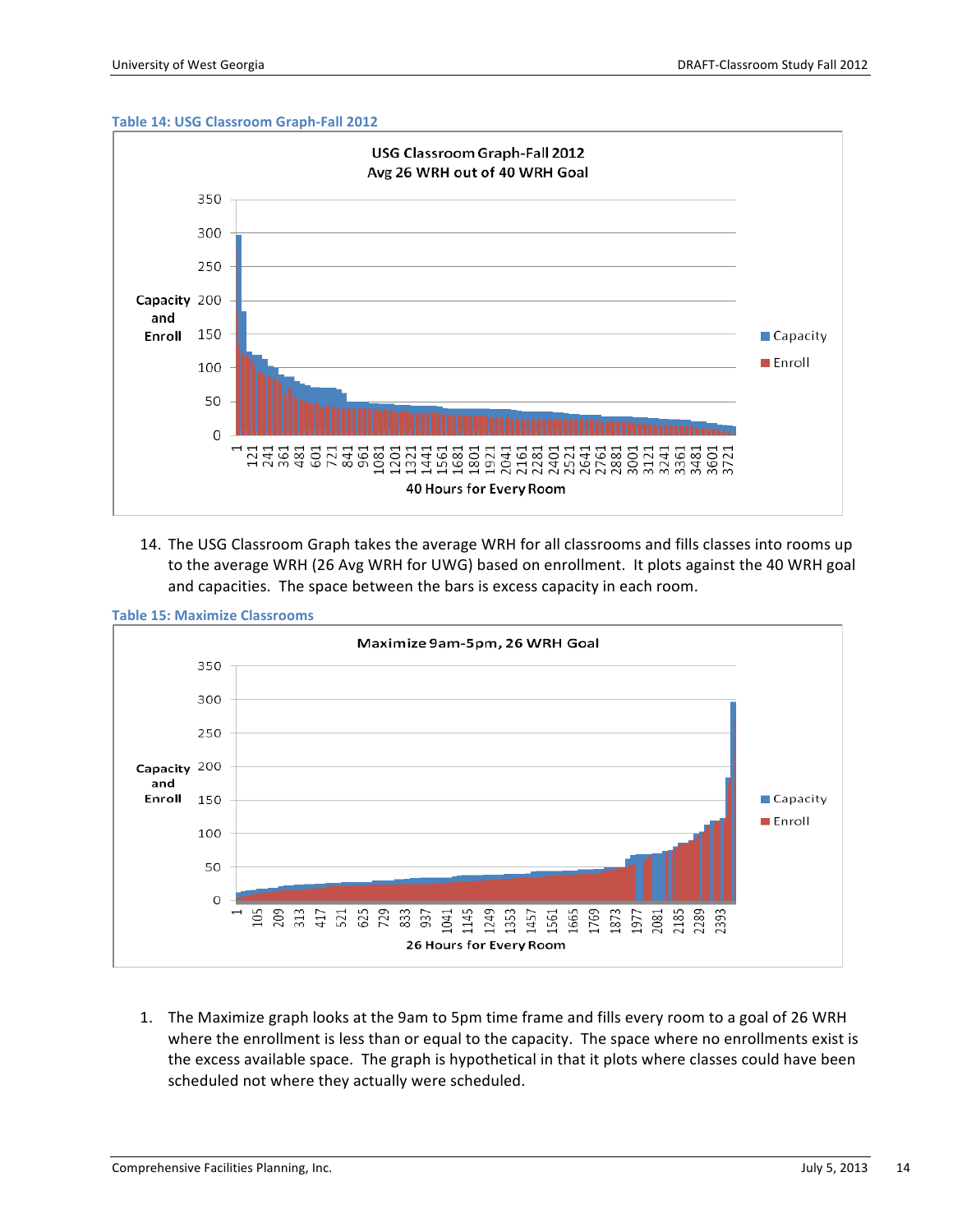# **V – Appendix-Room Listing**

| <b>Bldg_Num</b> | <b>Bldg_Name</b>    | Room           | <b>College</b> | Capacity | WRH_Day | SO%    | <b>WRH All</b> |
|-----------------|---------------------|----------------|----------------|----------|---------|--------|----------------|
| 0003            | Cobb <sub>H</sub>   | 130            | CAH            | 20       | 9.0     | 67.0%  | 9.0            |
| 0004            | Melson              | 104            | <b>CSS</b>     | 15       | 7.7     | 64.0%  | 11.8           |
| 0004            | Melson              | 207            | <b>CSS</b>     | 20       | 13.3    | 73.0%  | 16.0           |
| 0004            | Melson              | 213            | <b>CSS</b>     | 13       | 17.5    | 88.0%  | 23.7           |
| 0004            | Melson              | 218            | <b>CSS</b>     | 44       | 16.3    | 87.0%  | 25.7           |
| 0005            | <b>Adamson Hall</b> | 115            | <b>RCB</b>     | 28       | 12.0    | 81.0%  | 23.3           |
| 0005            | Adamson Hall        | 117            | <b>RCB</b>     | 90       | 28.0    | 53.0%  | 40.8           |
| 0005            | <b>Adamson Hall</b> | 217            | <b>RCB</b>     | 50       | 25.0    | 68.0%  | 34.0           |
| 0005            | <b>Adamson Hall</b> | 227            | <b>RCB</b>     | 50       | 19.5    | 67.0%  | 28.2           |
| 0011            | Anth                | 12             | <b>CSS</b>     | 36       | 16.0    | 72.0%  | 16.0           |
| 0011            | Anth                | $\overline{2}$ | <b>CSS</b>     | 71       | 17.8    | 53.0%  | 20.8           |
| 0011            | Anth                | $\overline{7}$ | <b>CSS</b>     | 40       | 27.1    | 66.0%  | 27.1           |
| 0014            | <b>BusCol</b>       | 1201           | <b>RCB</b>     | 120      | 27.0    | 41.0%  | 33.0           |
| 0014            | <b>BusCol</b>       | 1308           | <b>RCB</b>     | 48       | 25.0    | 61.0%  | 27.9           |
| 0014            | <b>BusCol</b>       | 1309           | <b>RCB</b>     | 47       | 30.0    | 82.0%  | 32.7           |
| 0014            | <b>BusCol</b>       | 2201           | <b>RCB</b>     | 45       | 30.1    | 77.0%  | 38.8           |
| 0014            | <b>BusCol</b>       | 2202           | <b>RCB</b>     | 45       | 34.1    | 67.0%  | 42.8           |
| 0014            | <b>BusCol</b>       | 2213           | <b>RCB</b>     | 71       | 32.7    | 54.0%  | 38.3           |
| 0014            | <b>BusCol</b>       | 2214           | <b>RCB</b>     | 70       | 29.1    | 62.0%  | 35.1           |
| 0015            | Callaway            | 120            | <b>CSM</b>     | 39       | 12.0    | 40.0%  | 12.0           |
| 0015            | Callaway            | 205            | <b>CSM</b>     | 68       | 23.1    | 60.0%  | 25.8           |
| 0017            | Callaway Annx       | 145            | <b>CSM</b>     | 74       | 15.2    | 83.0%  | 15.9           |
| 0017            | Callaway Annx       | 146            | <b>CSM</b>     | 48       | 27.7    | 64.0%  | 31.4           |
| 0021            | Boyd                | 206            | <b>CSM</b>     | 39       | 24.3    | 50.0%  | 24.3           |
| 0021            | Boyd                | 230LECTHA      | <b>CSM</b>     | 120      | 33.5    | 81.0%  | 39.5           |
| 0021            | Boyd                | 301            | <b>CSM</b>     | 41       | 39.6    | 83.0%  | 39.6           |
| 0021            | Boyd                | 302            | <b>CSM</b>     | 38       | 23.3    | 63.0%  | 26.3           |
| 0021            | Boyd                | 303            | <b>CSM</b>     | 39       | 39.7    | 92.0%  | 45.7           |
| 0021            | Boyd                | 304            | <b>CSM</b>     | 30       | 27.9    | 77.0%  | 33.9           |
| 0021            | Boyd                | 305            | <b>CSM</b>     | 44       | 28.4    | 100.0% | 28.4           |
| 0021            | Boyd                | 307            | <b>CSM</b>     | 32       | 27.3    | 73.0%  | 33.0           |
| 0023            | Paffrd              | 102            | <b>CSS</b>     | 50       | 30.2    | 61.0%  | 38.2           |
| 0023            | Paffrd              | 106            | <b>CSS</b>     | 43       | 36.5    | 72.0%  | 44.5           |
| 0023            | Paffrd              | 107            | <b>CSS</b>     | 25       | 28.4    | 97.0%  | 31.1           |
| 0023            | Paffrd              | 109            | CAH            | 30       | 29.0    | 81.0%  | 32.0           |
| 0023            | Paffrd              | 110            | <b>CSS</b>     | 38       | 33.3    | 75.0%  | 33.3           |
| 0023            | Paffrd              | 111            | <b>CSS</b>     | 21       | 12.1    | 58.0%  | 17.4           |
| 0023            | Paffrd              | 112            | <b>CSS</b>     | 34       | 30.3    | 72.0%  | 33.3           |
| 0023            | Paffrd              | 204            | <b>CAH</b>     | 35       | 36.3    | 86.0%  | 41.6           |
| 0023            | Paffrd              | 206            | CAH            | 40       | 33.4    | 66.0%  | 39.1           |
| 0023            | Paffrd              | 208            | CAH            | 33       | 27.2    | 85.0%  | 35.2           |
| 0023            | Paffrd              | 302            | <b>CSS</b>     | 50       | 33.5    | 78.0%  | 39.5           |
| 0023            | Paffrd              | 305            | <b>CSS</b>     | 40       | 33.0    | 83.0%  | 43.6           |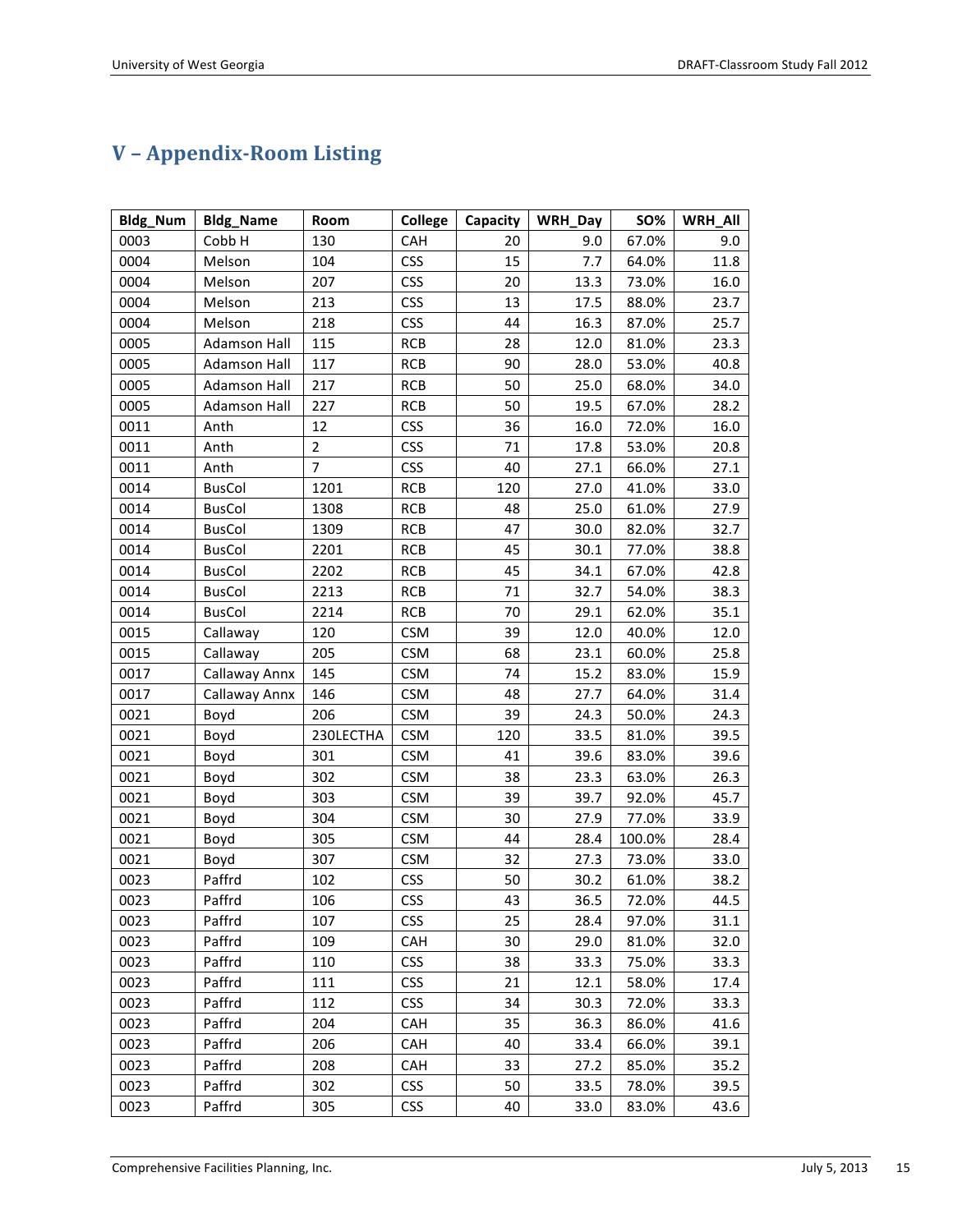| Bldg_Num | <b>Bldg_Name</b> | Room        | College    | Capacity | WRH_Day | <b>SO%</b> | WRH_All |
|----------|------------------|-------------|------------|----------|---------|------------|---------|
| 0023     | Paffrd           | 306         | CAH        | 34       | 35.8    | 83.0%      | 38.8    |
| 0023     | Paffrd           | 307         | CAH        | 28       | 30.1    | 61.0%      | 33.1    |
| 0023     | Paffrd           | 308         | CAH        | 35       | 26.1    | 70.0%      | 34.8    |
| 0023     | Paffrd           | 309         | <b>CSS</b> | 18       | 21.1    | 72.0%      | 29.1    |
| 0023     | Paffrd           | <b>BONN</b> | <b>CSS</b> | 184      | 29.2    | 63.0%      | 32.7    |
| 0024     | Human            | 130         | <b>CSS</b> | 27       | 23.9    | 74.0%      | 30.5    |
| 0024     | Human            | 131         | CAH        | 28       | 32.3    | 82.0%      | 32.3    |
| 0024     | Human            | 203         | <b>CSS</b> | 47       | 20.8    | 79.0%      | 23.8    |
| 0024     | Human            | 205         | CAH        | 24       | 27.1    | 88.0%      | 29.9    |
| 0024     | Human            | 206         | CAH        | 26       | 27.0    | 89.0%      | 27.0    |
| 0024     | Human            | 208         | CAH        | 28       | 28.0    | 82.0%      | 28.0    |
| 0024     | Human            | 209         | CAH        | 28       | 30.0    | 77.0%      | 30.0    |
| 0024     | Human            | 228         | <b>CSS</b> | 25       | 27.0    | 90.0%      | 29.7    |
| 0024     | Human            | 229         | CAH        | 27       | 32.6    | 84.0%      | 35.3    |
| 0024     | Human            | 231         | CAH        | 27       | 24.0    | 78.0%      | 24.0    |
| 0024     | Human            | 234         | CAH        | 37       | 12.2    | 68.0%      | 14.1    |
| 0024     | Human            | 235         | CAH        | 26       | 8.1     | 36.0%      | 10.8    |
| 0024     | Human            | 312         | <b>CSS</b> | 100      | 32.7    | 65.0%      | 35.7    |
| 0031     | Coliseum         | 2100        | COE        | 81       | 15.8    | 65.0%      | 20.3    |
| 0031     | Coliseum         | 2120        | COE        | 23       | 16.0    | 81.0%      | 16.0    |
| 0031     | Coliseum         | 2122        | COE        | 32       | 9.0     | 54.0%      | 9.0     |
| 0031     | Coliseum         | 3006        | COE        | 38       | 18.1    | 56.0%      | 26.4    |
| 0031     | Coliseum         | 3008        | COE        | 39       | 18.2    | 61.0%      | 23.8    |
| 0031     | Coliseum         | 3009        | COE        | 44       | 8.8     | 54.0%      | 11.5    |
| 0034     | <b>TLC</b>       | 1103        | <b>CSM</b> | 24       | 27.1    | 65.0%      | 32.1    |
| 0034     | <b>TLC</b>       | 1104        | <b>CSM</b> | 16       | 25.9    | 93.0%      | 31.4    |
| 0034     | <b>TLC</b>       | 1200        | CAH        | 87       | 31.9    | 71.0%      | 31.9    |
| 0034     | <b>TLC</b>       | 1203        | CAH        | 87       | 33.4    | 94.0%      | 42.4    |
| 0034     | <b>TLC</b>       | 1301        | <b>CSM</b> | 114      | 32.3    | 74.0%      | 32.9    |
| 0034     | <b>TLC</b>       | 1303        | CAH        | 124      | 31.3    | 68.0%      | 31.3    |
| 0034     | <b>TLC</b>       | 1305        | <b>CSM</b> | 297      | 24.1    | 52.0%      | 25.9    |
| 0034     | <b>TLC</b>       | 2105        | <b>CSM</b> | 18       | 30.5    | 65.0%      | 30.5    |
| 0058     | Biolog           | 113         | <b>CSM</b> | 38       | 23.7    | 76.0%      | 27.7    |
| 0058     | Biolog           | 114         | <b>CSM</b> | 63       | 25.9    | 49.0%      | 30.6    |
| 0058     | <b>Biolog</b>    | 118         | <b>CSM</b> | 35       | 20.0    | 66.0%      | 20.0    |
| 0058     | Biolog           | 144         | <b>CSM</b> | 35       | 17.9    | 79.0%      | 20.5    |
| 0058     | Biolog           | 148         | <b>CSM</b> | 76       | 24.4    | 50.0%      | 28.6    |
| 0058     | Biolog           | 150         | <b>CSM</b> | 44       | 15.4    | 53.0%      | 22.6    |
| 0058     | Biolog           | 151         | <b>CSM</b> | 103      | 30.6    | 106.0%     | 33.6    |
| 0058     | <b>Biolog</b>    | 241         | <b>CSM</b> | 35       | 20.1    | 48.0%      | 24.1    |
| 0060     | Ed Ctr           | 200         | COE        | 44       | 33.3    | 67.0%      | 44.7    |
| 0060     | Ed Ctr           | 202         | <b>COE</b> | 28       | 16.0    | 103.0%     | 26.7    |
| 0060     | Ed Ctr           | 225         | COE        | 47       | 25.0    | 54.0%      | 33.3    |
| 0060     | Ed Ctr           | 226         | COE        | 30       | 18.6    | 113.0%     | 28.5    |
| 0060     | Ed Ctr           | 227         | COE        | 45       | 24.2    | 79.0%      | 33.3    |
| 0060     | Ed Ctr           | 229         | COE        | 35       | 15.5    | 66.0%      | 26.5    |
| 0060     | Ed Ctr           | 249         | COE        | 30       | 14.8    | 81.0%      | 25.7    |